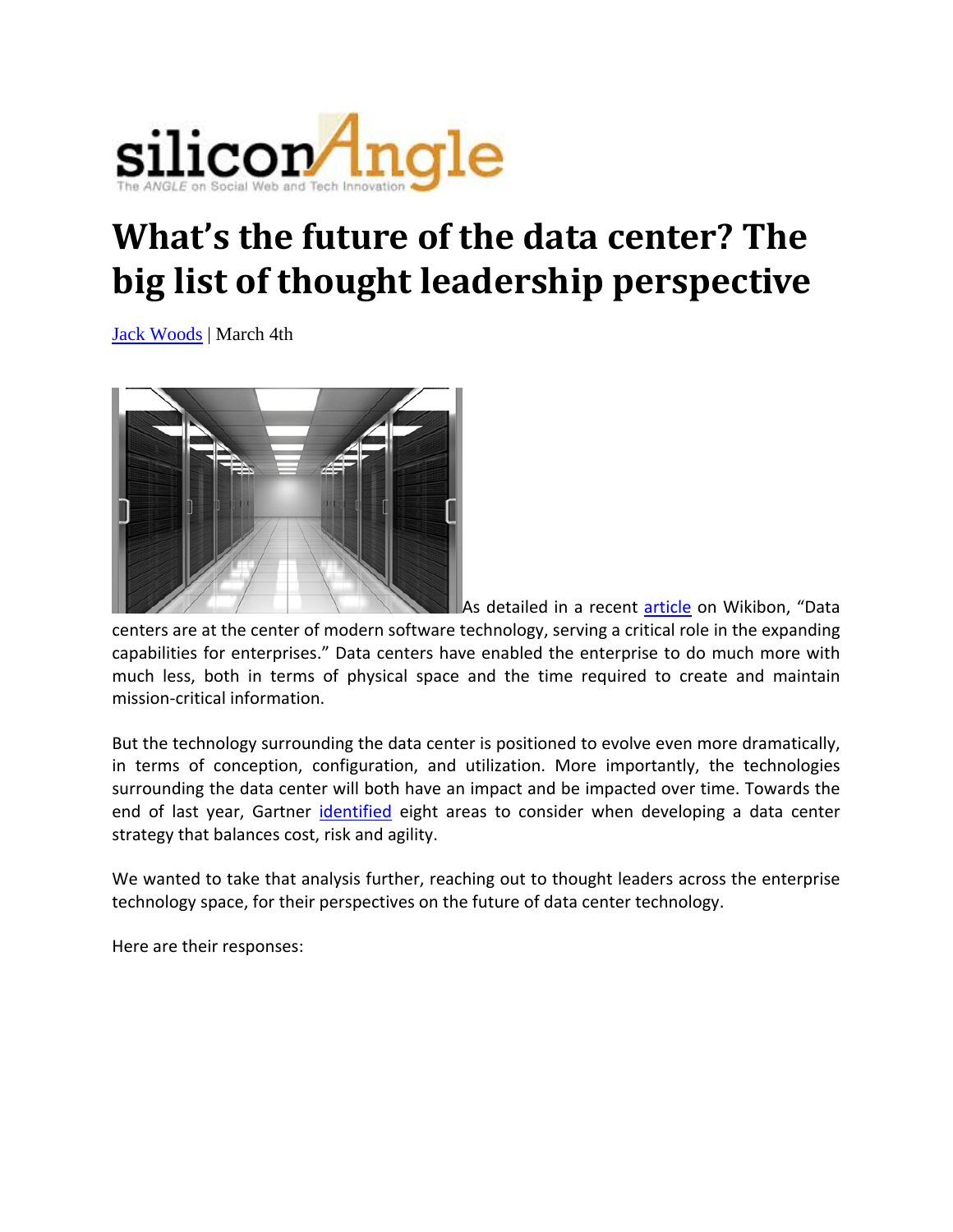#### **Aaron Rallo, CEO, TSO Logic**



Now that power costs exceed 33% of the total datacenter spend, executives will begin to demand a better understanding of where power dollars are being spent and how to reduce them without impacting the business. Alternative power sources and driving down power usage efficiency (PUE) are a few pieces of the puzzle but they don't address the underlying problem of IT workload and excess capacity. The future lies in something more fundamental to the data center and the application ecosystem itself: automatically transforming today's hardware‐centric data centers into software‐driven environments where applications and service delivery can be seen, measured and controlled based on workload.

*Aaron Rallo is founder & CEO of TSO Logic. Aaron has spent the last 15 years building and managing large‐scale transactional solutions for online retailers, in datacenters around the world.*

#### **Adam Leventhal, CTO, Delphix**



Today's software defined datacenter builds on and completes the vision of hardware virtualization that VMware popularized in the early 2000s. Progressive layers of software abstraction have made those environments simpler to create. Automation and the devops trend has made it easier to instantiate complex containers, but it's still a challenge to populate those containers with data and applications. I think the next step in that trend will be toward data virtualization, quickly filling those containers with content, code, and configuration. As it currently stands, the volume of data is growing faster than big data environments can manage efficiently; data virtualization will alleviate that pain.

Adam is CTO at Delphix, as well as a co-inventor of DTrace and the winner of several industry *awards, including the top prize for the 2005 WSJ Technology Innovation Awards program.*

#### **Aftab Jamil, Partner and Leader of the Technology and Life Sciences Practice, BDO**



As data storage needs increase, data centers will push the boundaries of tangible capacity and more companies are likely to branch out into the use of cloud computing as well as more innovative ways of storing and using data. This shift could also drive pace of innovation and M&A activity in the tech industry as more hardware companies engage with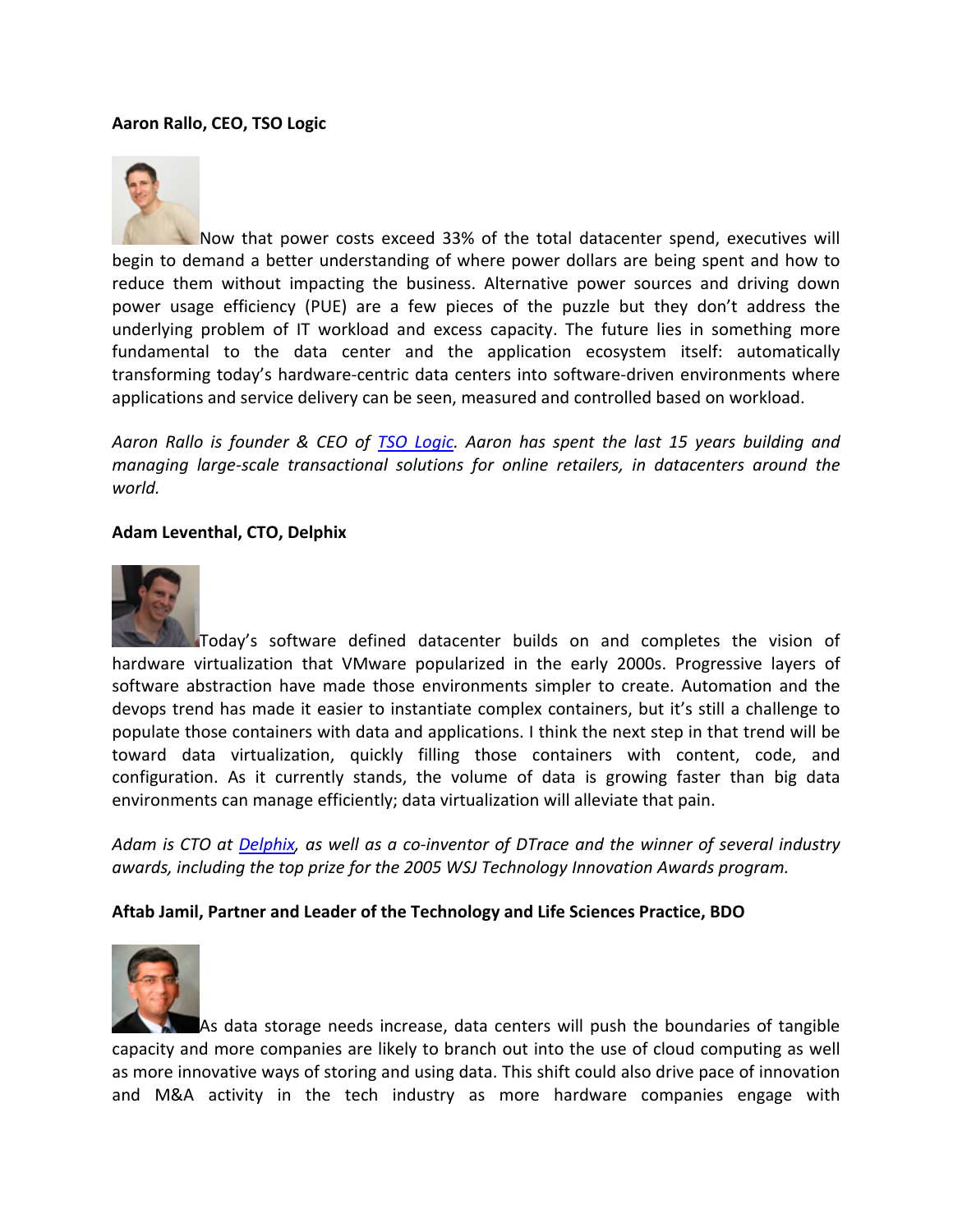software/cloud computing companies to meet data storage demands that incorporate both cloud and physical storage capabilities. According to BDO USA's 2014 Technology Outlook Survey, 60 percent of tech CFOs expect the software/cloud computing sector to see the most M&A activity in 2014, which could be attributed to the increasingly critical need to better manage the exponential growth of data and resulting data storage needs

*Aftab Jamil, Partner and Leader of the Technology and Life Sciences Practice, BDO has over 17 years of experience in public accounting and has substantial experience in serving medical device, life sciences and technology sectors.*

# **Andrew Mullen, SVP, Talon Storage Systems**



File acceleration and sharing technologies are changing the technology landscape making it easier for businesses' remote offices and road warriors to be able to connect and communicate with the corporate datacenters and in a meaningful way. These technologies allow IT organizations to secure and accelerate the delivery of business applications across the distributed. Solutions need to enable full‐scale branch office consolidation, eliminating performance bottlenecks, but maintaining data integrity through collaboration.

*Andrew Mullen, SVP, Talon Storage Systems, has more than 16 years of global sales and management experience in IT infrastructure, enterprise software, and cloud‐based delivery of software and services.*

## **Arsalan Farooq, CEO, Convirture**



Control of computing resources will be entirely automated by software and we actually realize the end goal of computing delivered in the form of ""IT as a service"". Centralized management and unified orchestration will handle server provisioning, performance monitoring, and resource management across multiple converged systems technologies and across multiple data centers and cloud computing resources. The software defined data center (SDDC) is another layer of abstraction meaning that now it is possible to magically create data centers with keystrokes and mouse clicks (no lifting servers and messing with cables required).

*Arsalan Farooq is CEO and co‐founder of Convirture, which he started in 2006, with more than 15 years of systems management experience.*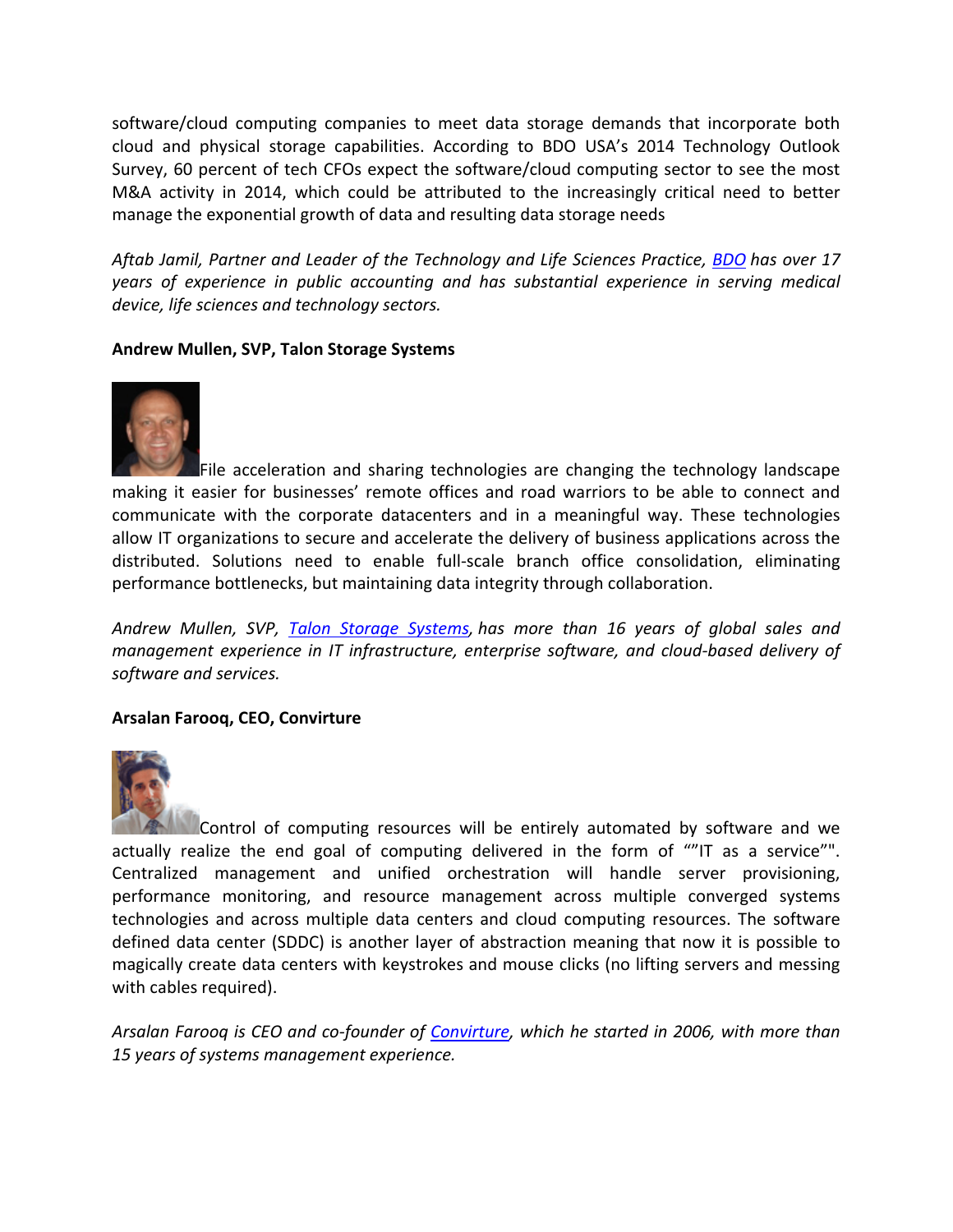# **Atchison Frazer, CMO, KEMP Technologies**



A trend for 2014 will be an increased market demand for an automated approach to load balancing in the cloud. So instead of the traditional approach of a bridge from the physical hardware, resource scaling from a static pool and on-demand auto-provisionings of cloud resources, an automated approach to load balancing or application delivery in the cloud will be based on a flexible, dynamic Cloud Control Point (CCP). The CCP will provide discreet graphical logic blocks that can be interconnected by users to create their own service routing logic, or flexible service logic, similar to what Microsoft delivers in its System Center platform.

*Atchison Frazer, CMO of application‐centric load‐balancer solutions provider, KEMP Technologies, has over 20 years' experience in technology marketing for both global IT leaders like Cisco and HP.*

## **Ben Coughlin, CFO / Founder, Colovore**



The trend towards the deployment of virtualized and converged IT infrastructures by companies has a significant impact on data center requirements. Blade servers and virtualized gear require meaningfully more power and cooling per rack unit given the dense characteristics of the infrastructure. As 1U servers can now draw 500 watts  $-1$  kW of power per rack unit, legacy data centers built to support 4‐5 kW of maximum power density per rack will face major limitations. Power density has emerged as the critical variable in data center infrastructure, and it is the key to lowering total cost of ownership for customers.

*Ben Coughlin, Founder of Colovore, has a long history as a communications‐focused private equity investor, providing advisory services to and serving on the Boards of Directors of numerous growing technology companies.*

#### **Bill Mazzetti, Senior Vice President & Chief Engineer, Rosendin Electric**



Software‐defined network and commodity‐defined hardware, similar to the Open Compute Initiative, will pose a huge challenge to the current set of hardware manufacturers in the data center. While data facilities will still expand to address growth, the newer storage systems or the adaption of older technology such as Blu-Ray, will allow many users to level their facility, energy and platform needs.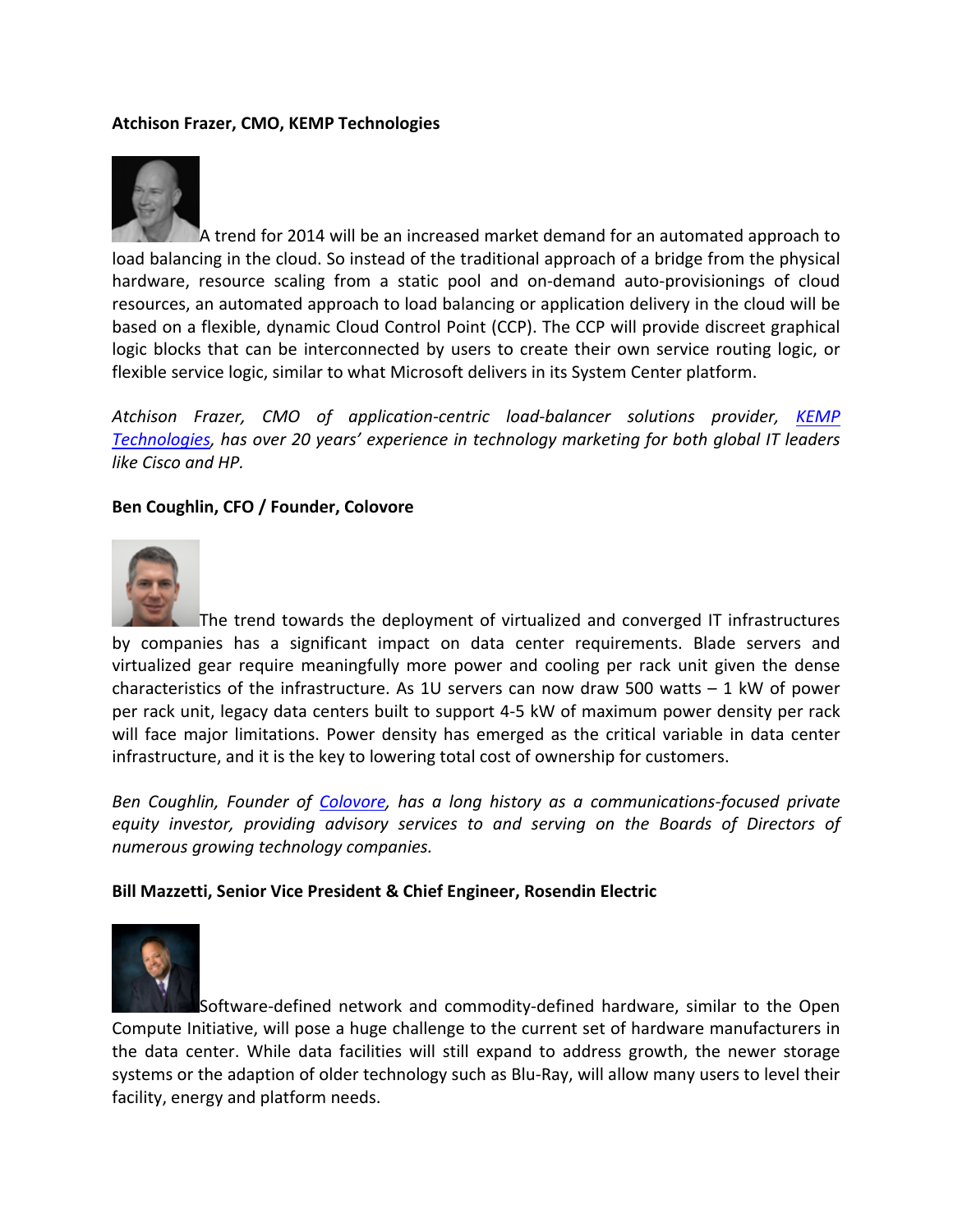*Bill Mazzetti, PE, is Senior Vice President and Chief Engineer at Rosendin Electric in San Jose, California. Bill has expertise in mission critical design and consulting, including data center design.*

# **Brian Zabroski, Director of Channel Management, VXSuite**



As businesses drive their technology towards cloud applications and hosted solutions, data centers and VARs need to align themselves with delivering effective technology strategies. These plans need to encompass all parts of a business' technology needs, not just storage or disaster recovery. Data centers can capitalize on higher renewal and adoption rates when a business understands how moving one piece of their infrastructure to the cloud can affect the rest of their eco‐system.

*Brian has focused on helping technology companies grow their businesses for nearly twenty years. He currently serves as the Director of Channel Management for VXSuite. You can follow him @Brianzab.*

## **Colin Lacey, VP Data Center Transformation Services & Solutions, Unisys Corporation**



To avoid resource contention and application performance degradation, IT organizations will increasingly seek alternatives to virtualization, such as the containerization offered by the secure partitioning architecture on the Forward! by Unisys platform. This approach enables creation of a secure "container" of dedicated resources for each application workload and simplifies data center consolidation. It enables users to migrate enterprise Unix applications to a Linux environment knowing that the platform will combine the flexibility and cost benefits of virtualization with the security and predictable performance they demand from proprietary Unix systems.

*Lacey is Vice President, Data Center Transformation Services and Solutions at Unisys. He leads solution management for services including cloud, virtualization, data management, automation and planning.*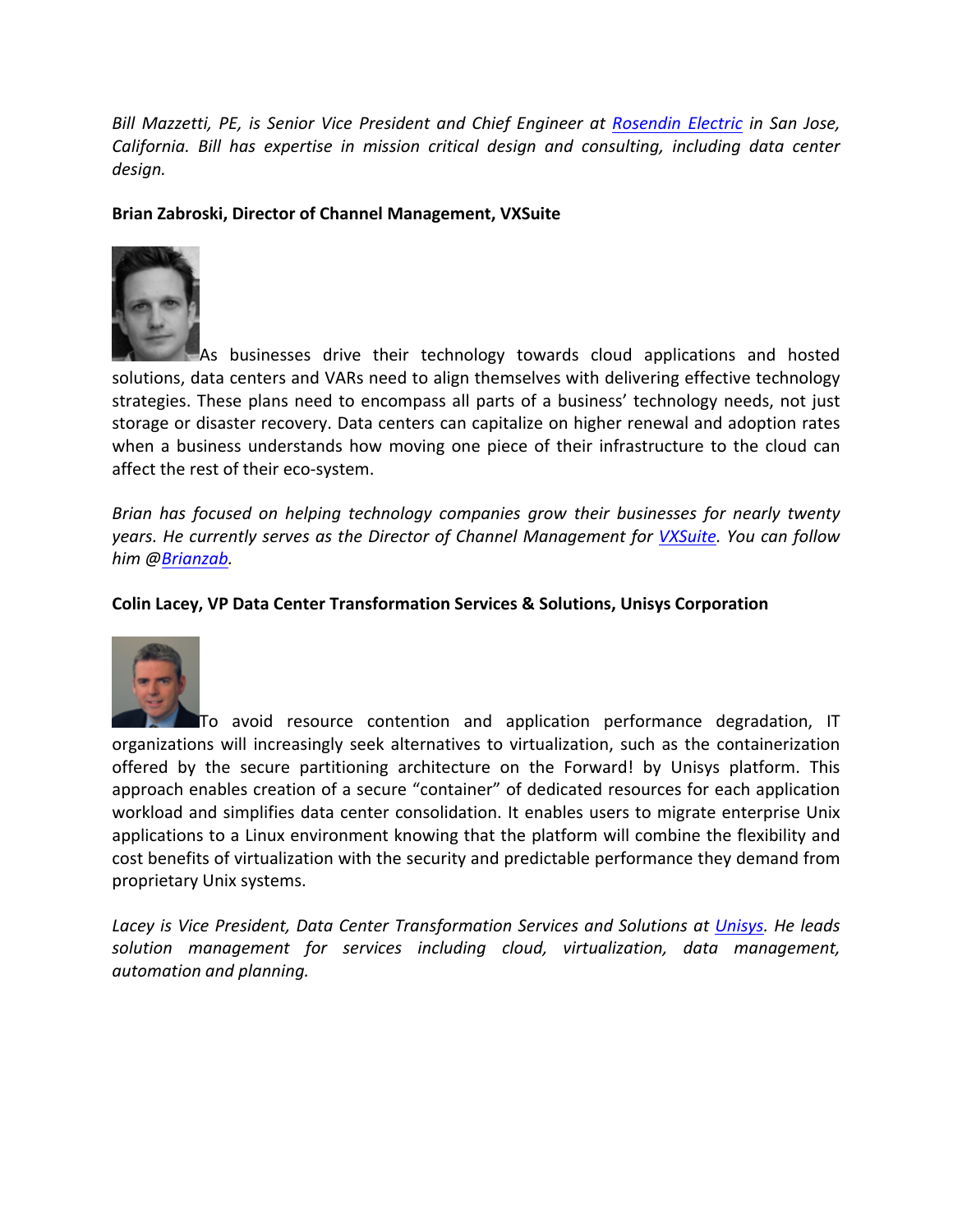# **Craig Wright, Principal, Pace Harmon**



Demand for skilled data center staff is increasing. As virtualization in data centers evolves, there is an increasing reliance on technology expertise. This also means that there is a shift from quantity to quality of resources as those on staff must be equipped to deliver optimal performance. We're expecting more organizations to migrate to PaaS or SaaS in a hosted environment to offset this need.

*Craig Wright is a principal of outsourcing advisory firm Pace Harmon. A former CIO, Craig has 30+ years of experience in technology‐focused strategy development, IT portfolio management, strategic sourcing and IT operational experience.*

## **Derek Granath, Senior Director, Product Management, Extreme Networks**



Enterprises, large and small, continue to adopt cloud services, such as SaaS, IaaS, PaaS, to either augment their existing data center towards a hybrid cloud model or replace their on premise data center and its applications. While many enterprises will continue to operate their own data centers for critical business services, enterprise data center growth will slow down as the adoption of cloud services increase. That said, cloud providers are growing fast and investing in servers, storage and connectivity to build out their offerings. A new category of regional cloud service provider is emerging who will provide differentiated services to the enterprises who want to fully migrate to the cloud

*Derek Granath, Senior Director, Product Management, Extreme Networks, has over 20 years of technology product management, marketing, and business development experience.*

## **Dhritiman Dasgupta, Senior Director of Product Marketing, Juniper Networks**



As industry trends like mobility, cloud, social business and big data/analytics initiatives continue to stretch IT budgets, SDN will drive toward the mainstream in 2014 with its ability to reduce operation expenses and scale network resources. It will become essential for companies to adopt solutions that bridge the physical and virtual, encouraging SDN to flourish while protecting existing hardware investments.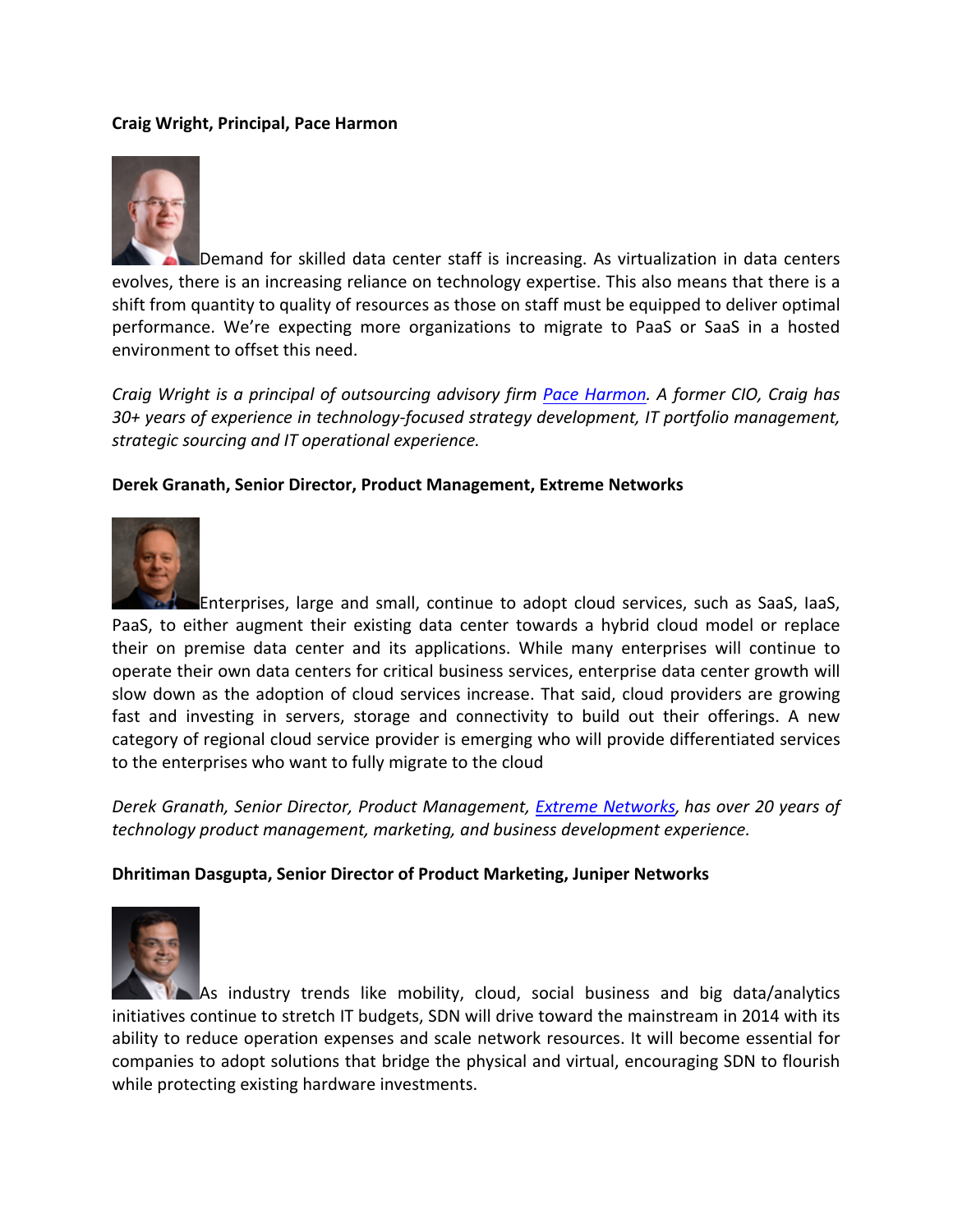*Dhritiman Dasgupta (DD), Senior Director, Product Marketing for Enterprise Systems at Juniper Networks. DD has over 12 years of experience in the networking industry.*

# **Ditlev Bredahl, CEO, OnApp**



In the year ahead, we're going to move away from the silos of infrastructure we have today, where your application stack uses different types of IT, whether that's in-house, delivered as a service, or on traditional dedicated hardware with no integration. The future of the data center will show movement towards a more fluid environment where everything is delivered as‐a‐service, allowing you to run your workloads wherever they work best, managing and provisioning them through a single pane of glass.

*Ditlev Bredahl, OnApp CEO and co‐founder, is an Internet and hosting industry veteran, with more than 15 years' experience leading hosting and technology companies.*

# **Doron Kempel, CEO, SimpliVIty**



Convergence 3.0 is the big trend for data centers and features a new data architecture. This architecture includes full convergence of all infrastructure functionality running in a single shared resource pool with deduplication, optimization and compression of data at inception once and forever, and delivering centralized global management. This is the future of the software defined data center.

*Chairman & CEO, SimpliVity. Before starting SimpliVity, Doron was the Founder and CEO of Diligent Technologies, acquired by IBM in April 2008.*

## **Edward Henigin, CTO, Data Foundry**



In the past, data center space was bought and sold like real estate, which made customization, implementation, coordination, and support services a secondary concern. In the future, customers will recognize the value of data center partners who collaboratively design hosting solutions, take responsibility for design and delivery, and offer a large menu of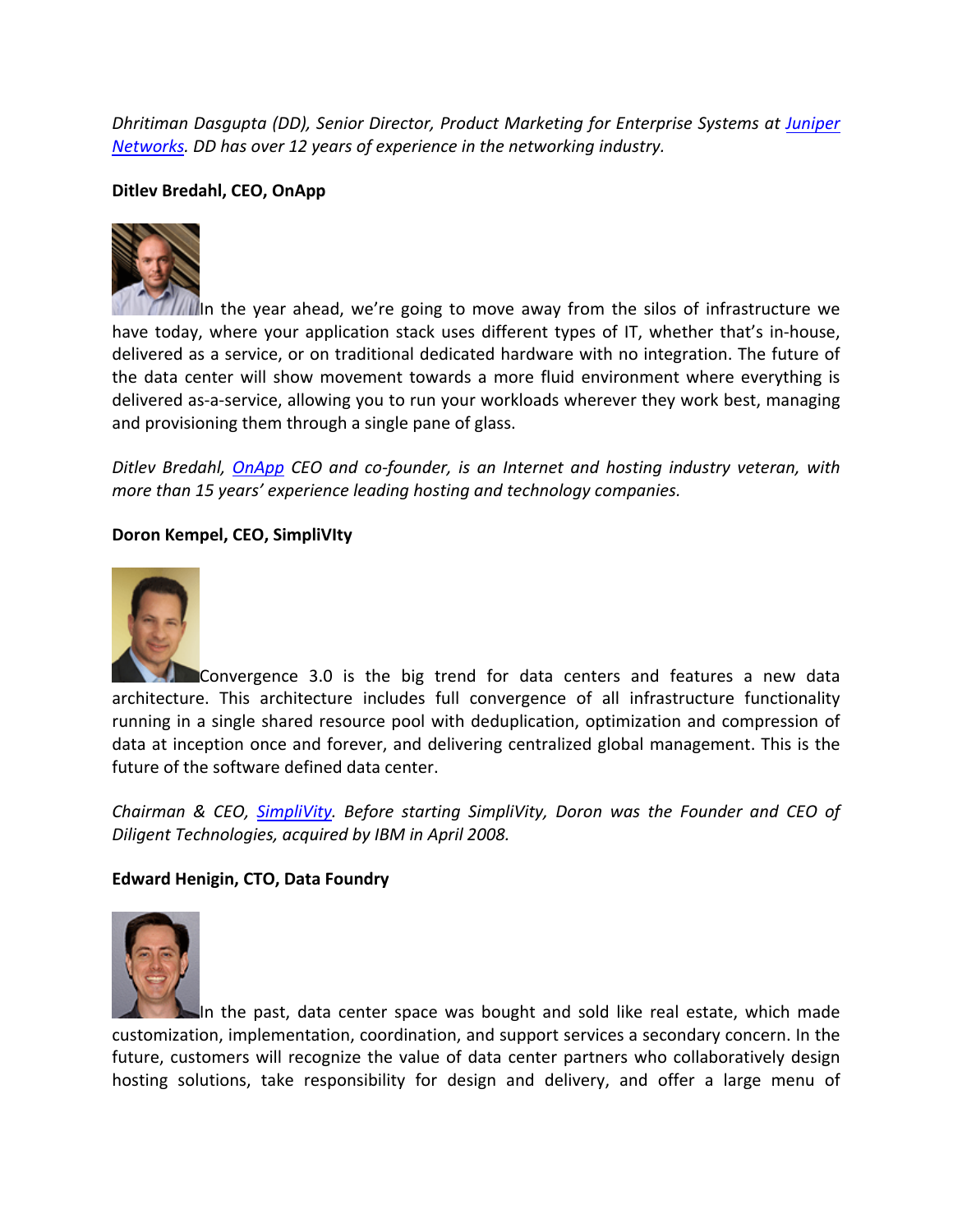additional network and IT services. With colocation providers acting as service providers, customers will get the most value for their investment.

*Edward Henigin is the CTO at Data Foundry. In his role, Henigin a 19 year veteran of the company, develops the overall technology vision for the company and its three data centers.*

# **George Teixiera, President, DataCore Software**



The traditional storage model is broken. Behavior has shifted and disrupted how businesses buy storage as they can no longer afford to rip out the old and throw more costly new hardware at their problems. Instead they are seeking smart automated software that runs on lower cost hardware and optimizes their existing investments and provides the agility to easily add new technologies non-disruptively. Bottom-line, the path to a software-defined data center where users gain freedom of hardware choice and control of their resources is inevitable and that means storage must also be software‐defined.

*Mr. Teixeira creates and executes the overall strategic direction and vision for DataCore Software. Mr. Teixeira co‐founded the company and has served as CEO and President of DataCore Software since 1998.*

## **Gillis Cashman, Managing Partner, M/C Partners**



As more applications move to the cloud the underlying architecture and traffic of the data center will undergo significant change. To date the majority of data center architectures have been designed to maximize power efficiencies. But as more applications move to the cloud there will be a greater focus on maximizing application performance which requires a far more distributed architecture where the proximity of the data center and latency of the underlying network are increasingly more critical. Servers and applications will need to be pushed closer to the end user which in turn will drive increased demand for data center infrastructure in Tier II and smaller markets.

*Gillis S. Cashman Managing Partner of M/C Partners. Mr. Cashman is focused on the wireline broadband infrastructure and services portion of the firm's portfolio.*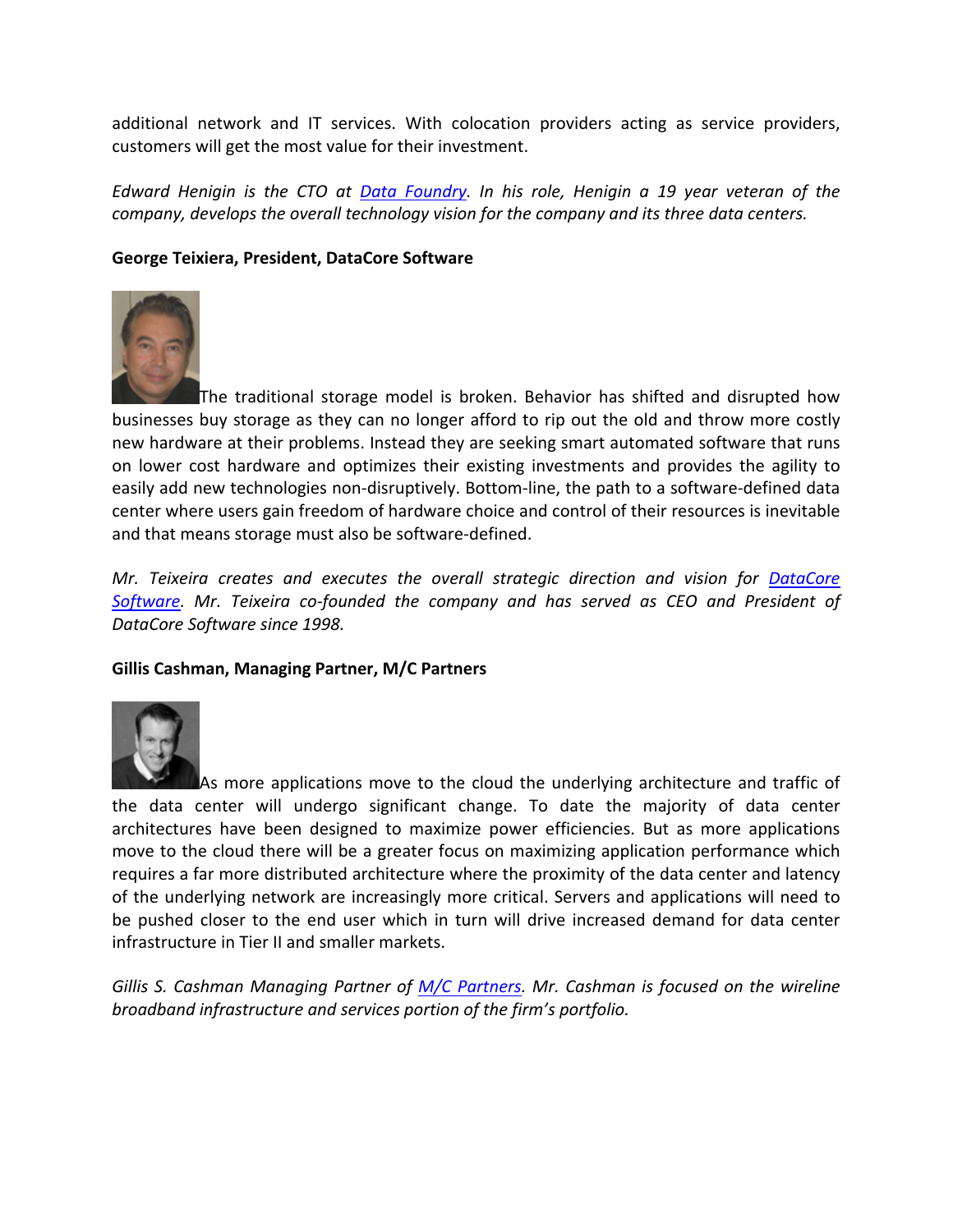#### **Greg Scherer, Vice President of Server and Storage Strategy, Broadcom**



With new mega data centers emerging to handle extreme bandwidth and workloads, traditional server vendors that provide a high level of service at a premium are bound to face serious competition from 'Open Platform' vendors that present a potentially less expensive and more flexible infrastructure. This change in the scale of users, volume of traffic and data delivery mechanisms represent a massive inflection point in the data center ecosystem that will forever change how compute, storage and networking are deployed. Broadcom believes that instead of a trend to be feared, these changes bring with it tremendous opportunities in years to come for savvy end‐users and savvy vendors.

*Greg is the Vice President of Server and Storage Strategy for Broadcom Corporation and the former Chief Technology Officer for Emulex and Neterion.*

#### **Hubert Yoshida, CTO, Hitachi Data Systems**



The data center and its supporting technologies are constantly evolving and adapting. 2014 will be no exception. I see Big Data propelling data center innovation forward. Not only will we see scalable file efficiencies appear to address the sheer amount of Big Data resulting from ongoing web engagements and the continued growth of machine data, but we'll also see object storage cast light on hidden value within dark data. This will allow companies to better take advantage of the information they have on hand. We'll also see data managed better with the reduction of storage backup through archive, copies and snaps, balancing out costs with business objectives. From a product‐specific perspective, we can expect to see the continued adoption of enterprise flash over commodity SSD, to help better address the velocity of Big Data.

*As Vice President and Chief Technology Officer of Hitachi Data Systems, Hubert Yoshida is responsible for defining the technical direction, leading the company's effort to help customers address data life cycle requirements and resolve compliance, governance and operational risk issues.*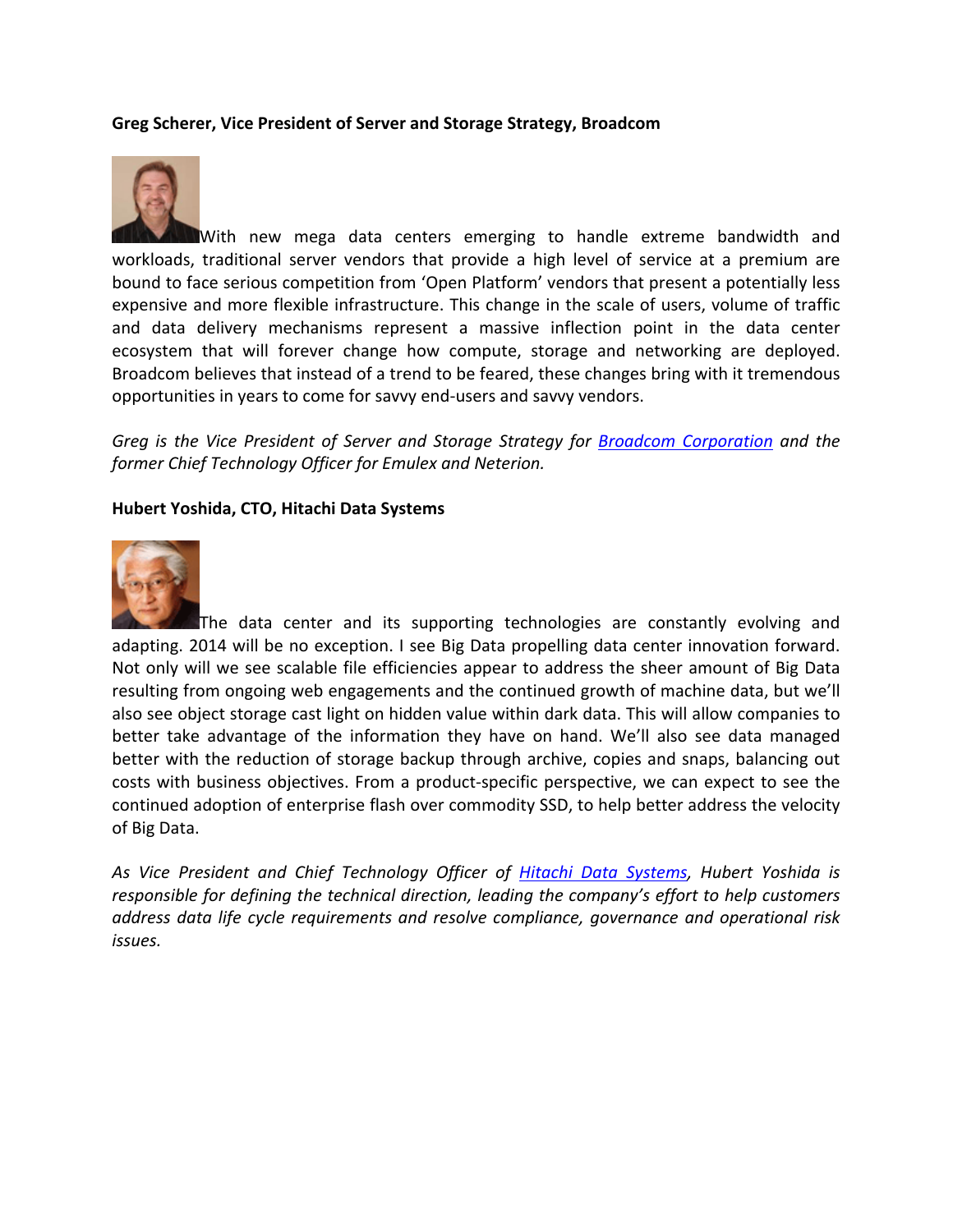# **James White, Director of ITO/Oracle Solution Architecture, Secure‐24**



The business will increasingly demand that IT organizations develop service level agreements that meet or exceed the requirements of their customers. It is critical that there is a focus on continual process improvements and that there is visibility in to that improvement.

James White is the Director of Solution Architecture at Secure-24. In his role, he leads a team to *help design innovative solutions that meet clients' technical, compliance and business requirements.*

#### **Jarrett Potts, Data Backup Leader, StorServer**



Within the next few years, the trickle down technology of virtualization will finally hit production in the mid-market. The big companies have been doing it for a few years, and now that it is becoming easier, smaller companies that may not have the staff of the enterprise model will increasingly start to use virtualization in production. Along those same lines, you will start to see the utility or appliance model continue to grow as those large companies and mid‐ market companies look to off‐load the day to day tasks to less skilled and offsite workers. Within the next 3‐5 years, we will even see a more advanced set of features that stretch across multi-vendor environments, such as 3rd party mirroring and snapping, which allows for all the different vendors' disk sub‐systems to play nice in an IT environment.

*Jarrett Potts is director of marketing for STORServer®, a leading provider of proven data backup solutions. Potts plays a key role in providing pre‐ and post‐sale marketing and technical support.*

## **Jason Starr, Senior Director, Analyst Relations, Equinix**



It's an exciting time in the networking world given the innovations occurring such as high density Ethernet switches, software-defined networking, application-level QOS, etc. – all of which have the power to increase companies' productivity while offering cost savings and driving new revenue. To act on this trend, network engineers should look carefully at their WAN/connectivity and traffic growth driven by video, cloud, big data, social and mobile, and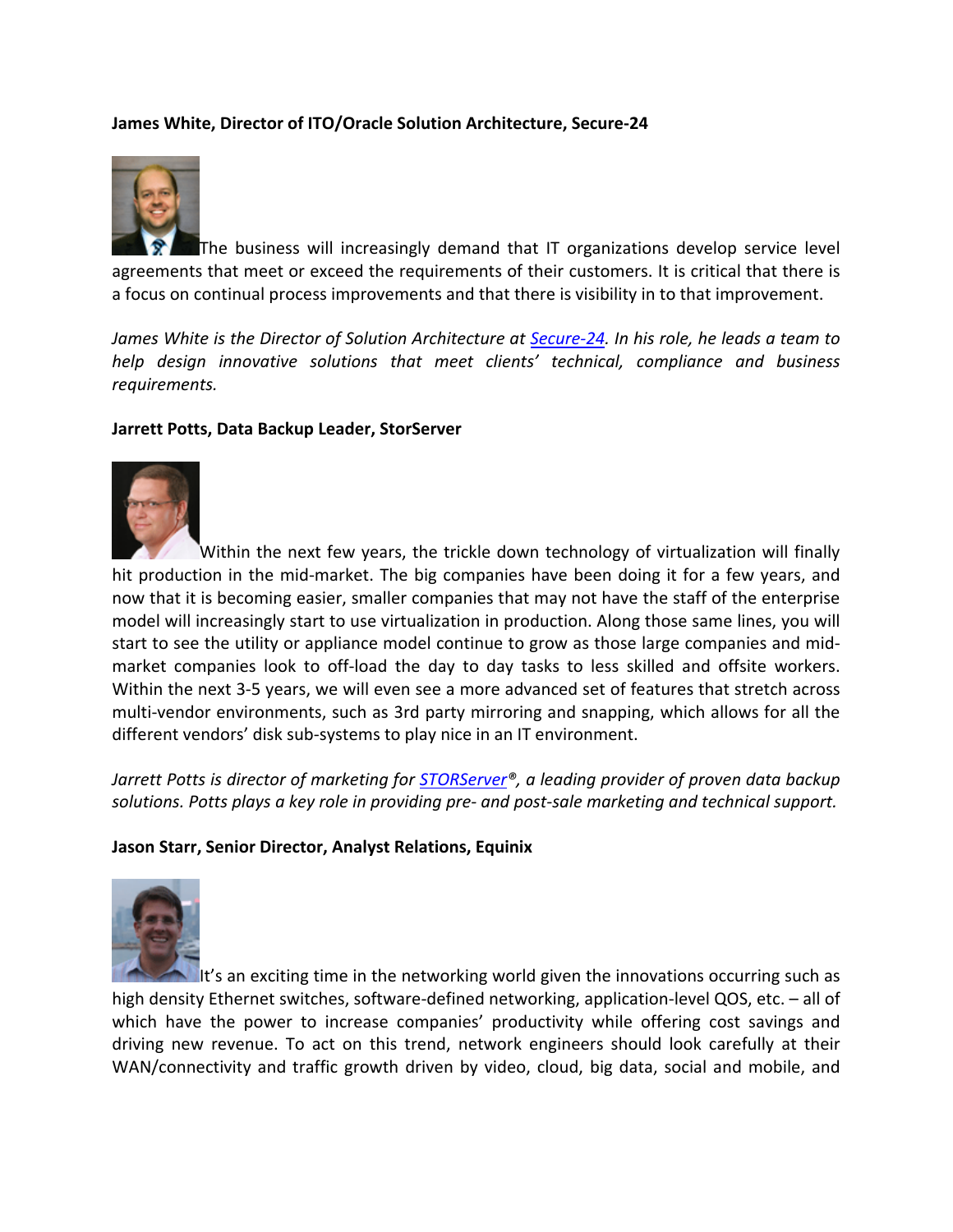determine a scalable strategy to ensure an improved end‐user experience and continued rewards.

*Jason Starr joined Equinix in early 2000 and has served in a variety of roles including product development product management and channel marketing, he is now Senior Director of Investor Relations.*

# **Joe Arnold, CEO, SwiftStack**



The trend towards software‐defined infrastructure has been launched by the biggest operators. While most enterprises do not have the same resources to build their own infrastructure software, they do have the same requirements to drive up scale and drive down costs. To help them compete with the biggest operators, new software‐defined solutions are being added to the enterprise data center architecture.

*Joe founded SwiftStack to deploy high‐scale, open cloud storage systems using OpenStack. He managed the first public OpenStack launch of Swift independent of Rackspace, and has deployed multiple large‐scale cloud storage systems.*

## **John Boyd, Principal, The Boyd Company**



The most critical site selection factor that is driving data center site selection decisions today is access to low cost and reliable green‐friendly power. Access to wind, solar, and hydroelectric power is critical for cities wanting to attract these highly coveted data center projects. The best example of this is Quincy, Washington – where low cost hyrdo electric power from the Columbia River (2 cents a kilowatt) has helped this Central Washington State town attract major data center operations from Microsoft, Yahoo, Dell, Intuit, Sabey, and others.

*John Boyd, Jr. is a principal of The Boyd Company, Inc, a nationally known corporate site selection firm that helps major corporations where to invest and locate facilities.*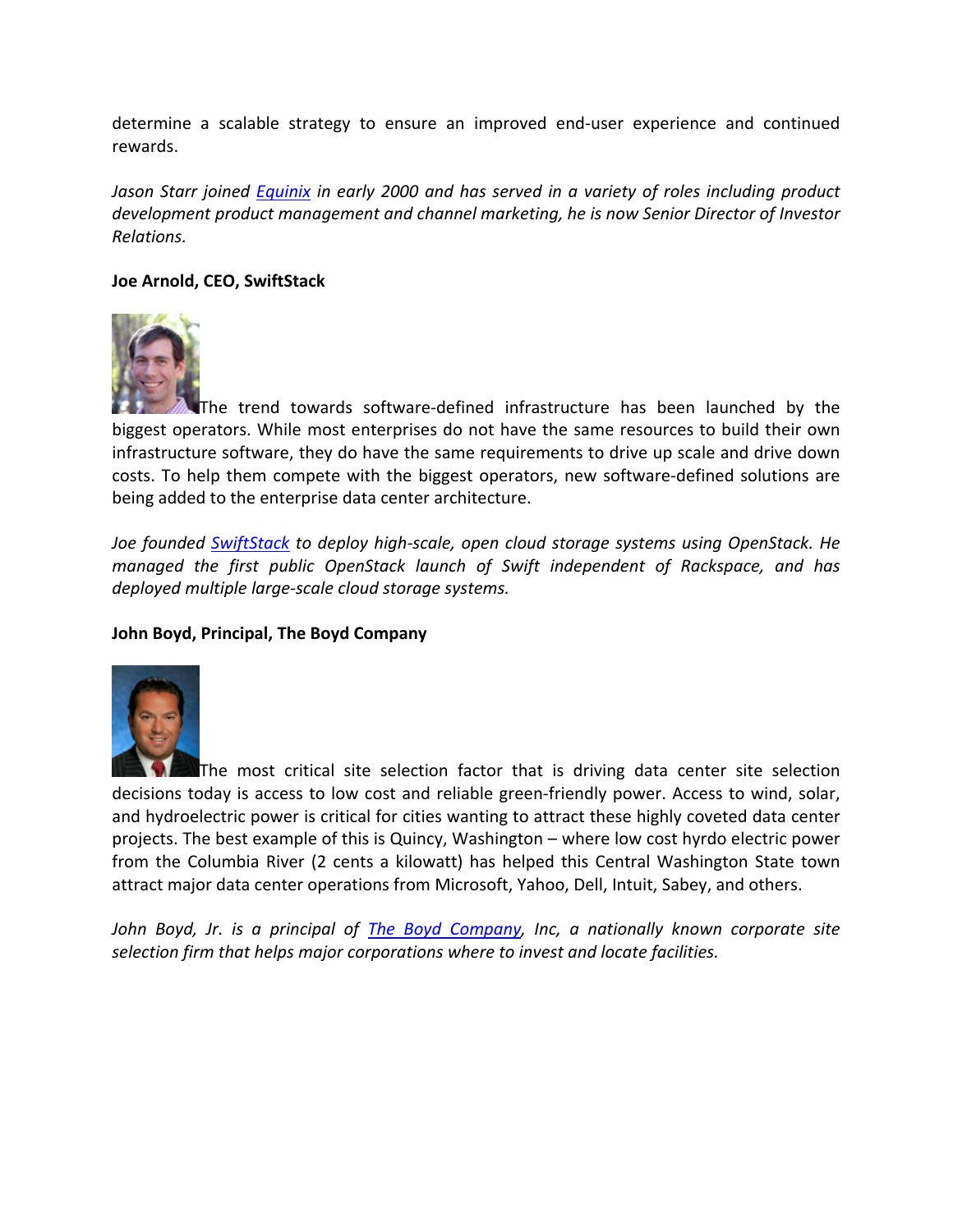## **John Consoli, EVP, AssetVue**



At AssetVue, we believe the concept of the physical data center is changing. Cloud Services, Virtualization and the redundancy of applications have given us cause to re‐visit the "rules". As the walls of the enterprise data center disappear, physical inventory and management of assets becomes more of a challenge. We believe this is why there is a growing interest in RFID asset management solutions.

*John Consoli EVP at AssetVue, has more than 25 years of experience in the data center industry.*

## **John Gentry, VP of Marketing, Virtual Instruments**



2014 will see more organizations aligning around cross‐domain teams to drive improved infrastructure performance and thus business agility. Throughout 2014 and beyond, businesses will begin to take a more thorough look at data center activity in order to optimize business operations. Lastly, companies will implement vendor agnostic tools that aggregate and correlate information to provide an accurate view of the real-time performance of systems across the hypervisor, server, network and storage layers.

*John Gentry is Vice President of Marketing at Virtual Instruments and brings 18 years of experience in open systems and storage ecosystems.*

## **John Humphreys, VP Sales & Marketing, Egenera**



Software defined everything, including the data center, has become a hot topic. The next chapter in this story is in harnessing this abstraction to meet service level and agility goals. When this is achieved, the result is the programmable data center. In 2014, the conversation around the SDDC will shift to the programmable data center as organization look to layer policy management, service level management and orchestration capabilities on top of resources that have been abstracted, pooled and delivered as software.

*John Humphreys brings more than a decade of technology experience to Egenera and has global responsibility for brand awareness, lead generation, sales enablement, product marketing, and channel development.*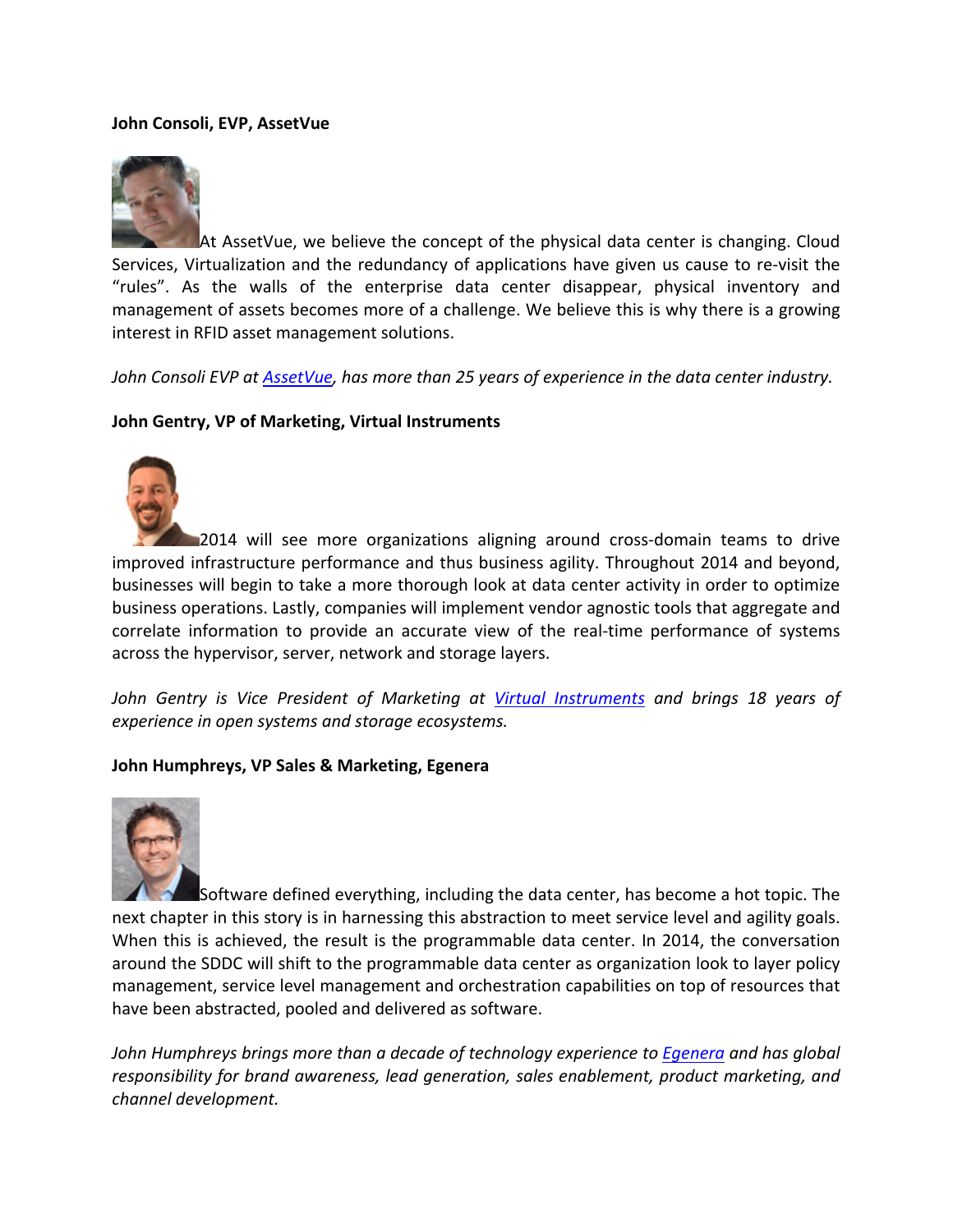# **John McDonald, CEO, CloudOne**



Everyone's talking about big data, but my view is that if you're going to do "big data", you'd better have "big" supporting you. As the wild west analytics market starts to pick winners and losers, the small and incapable will start to be shown for what they are: small and incapable. Think first of flagship partners with solid, proven technology to make the most of these tricky technologies.

*Prior to founding CloudOne in 2009, McDonald was the Business Unit Executive for Product Introduction + Exploration, part of the Americas Software Technical Sales team for IBM.*

## **John Scaramuzzo, GM and SVP of SanDisk's Enterprise Group, SanDisk**



As we move through 2014 and beyond, multiple advances in data center and storage technology will emerge to place the possibility of a 'flash-transformed data center' within reach. We have seen SSDs increase reliability and affordability, as well as include more enterprise features to ensure data security, improve IOPS performance, lower power consumption and heat emission, and lower, more consistent latency. Data center managers should start evaluating what their business applications—both today and tomorrow—will require in terms of performance, so they can position their business to take advantage of the 'flash‐transformed data center'.

*John Scaramuzzo is senior vice president and general manager of SanDisk's Enterprise Storage Solutions team and brings more than 25 years of storage industry experience.*

#### **Julie Lockner, VP Product Marketing, Informatica**



As technology surrounding the data center continues to evolve, one trend we are seeing become more and more important is data center consolidation. There are a variety of different approaches companies can take during consolidation initiatives, but one common theme we've seen among CIOs is that any time a new application gets rolled out, it is best practice to retire the application that is getting replaced as soon as possible. This will speed up new application adoption because users are forced to stop using old applications, accelerate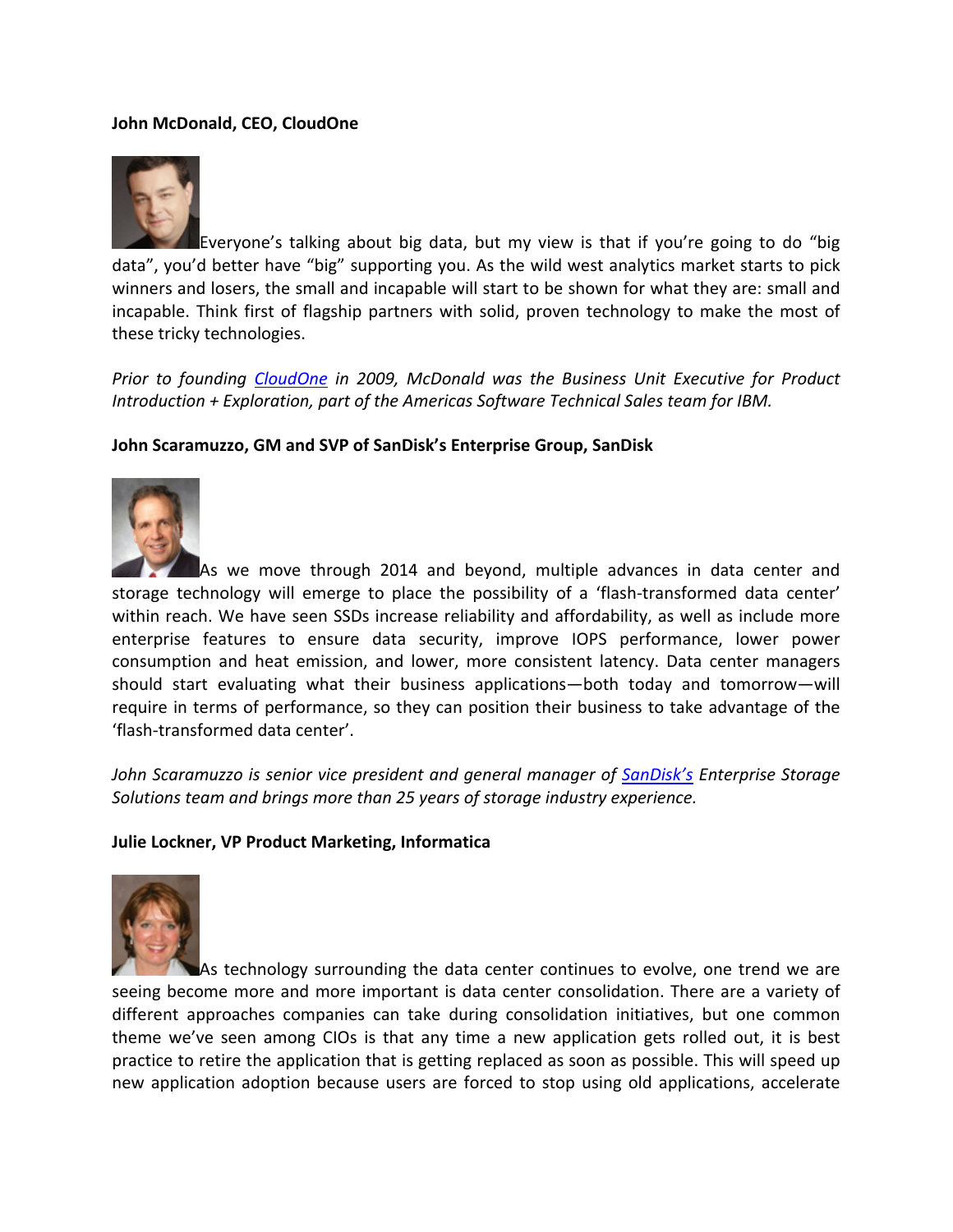ROI by not paying for duplicate applications, and provide more career development opportunities for employees who will learn new technologies.

*Julie is responsible for business development and product marketing strategies ensuring Informatica data privacy and data archive solutions are aligned with the market needs and direction.*

# **Karthi Subramaniam, Chief Architect, ADARA Networks**



In the next couple of years, performance concerns, insider security threats, mobile devices (including wearable devices), and the Internet of Things will dictate technology trends in the data center. As a result, we will see hardware manufacturers take the lead on the next wave of virtualization, developing newer, hardware centric, ways to alleviate the hypervisor related performance overhead; an increased need for Virtualized Network Functions on mobile and home gateways; and a strong demand for better security than VLAN‐based isolation, with Layer 2 encryption becoming the standard configuration in data center and campus network environments.

*Mr. Subramaniam serves as ADARA Chief Software Architect. Mr. Subramaniam leads the design and development of Software Defined Networking Applications, Systems, and Architectures.*

## **Kevin Dalton, VP of Design, Digital Realty**



Emerging trends such as the Internet of Things, wearable computing and big data analytics all require well connected, secure data center infrastructure, and are further consolidating significant amounts of value, in the form of data, within data centers. It's unclear exactly how the Internet of things and wearable computing will unfold, but these technologies will surely generate massive amounts of data that companies will likely need to handle differently—this could alter the data center landscape. For example, latency and response time may become an issue for certain types of machine-to-machine or wearable computing.

*Kevin Dalton is VP of Design at Digital Realty and leads a team of engineers that works with customers to assess their technical needs and guide them in selecting the appropriate data center solutions and construction design.*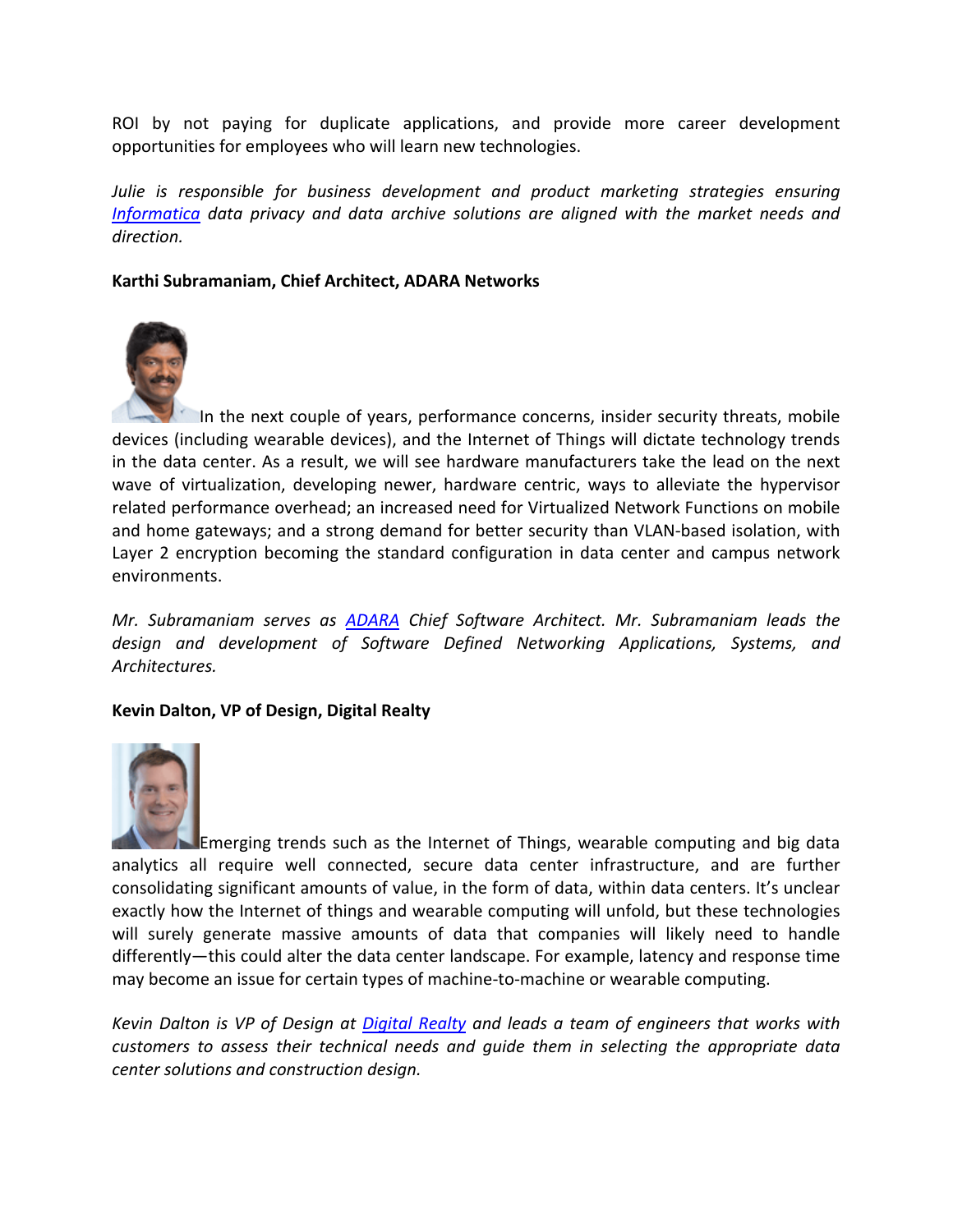# **Kieran Harty, CTO / Co‐Founder, Tintri**



This year, more than 70 percent of workloads will be virtualized, largely due to the simplicity of managing virtual machines. End-users are demanding simple storage management for these virtualized environments and improved automation of data management. Application‐aware storage will reduce CAPEX and management costs significantly. In the networking world software defined networking (SDN), which is conceptually similar to application‐aware storage, will work in parallel to increase efficiency and reduce complexity.

*Kieran is the Chief Technology Officer and co‐founder of Tintri. Before founding Tintri, he was Executive Vice President of R&D at VMware for seven years, where he was responsible for all products.*

#### **Mark Shirman, CEO, RiverMeadow Software**



In 2014, it's all about cloud migration. We're living and working in a global society that is rapidly changing on a daily basis, and in order to thrive in today's business environment, we need to quickly, thoroughly and efficiently embrace change. With the cloud, change is always inevitable. The cloud offers enormous opportunities for IT to break the vicious cycle demanded by traditional legacy systems in the physical data center, and by taking the proactive role of moving workloads to the cloud IT can reduce costs, increase management control, and build a strategy for continuing productivity improvements.

*Mark Shirman is President and CEO of RiverMeadow Software where he brings nearly 30 years of entrepreneurial experience in the IT arena. Prior to RiverMeadow, Shirman was the founder and CEO of GlassHouse Technologies.*

#### **Mark Baker, Ubuntu**



Interoperability is crucial to ensuring that the cloud is easy to deploy, use and manage as more and more enterprises adopt cloud strategies. Greater interoperability is achieved by testing and validating the compatibility of different infrastructure components, so companies can quickly deploy cloud environments that meet their needs, without worrying about whether all of the pieces of the puzzle fit. A collective effort around interoperability will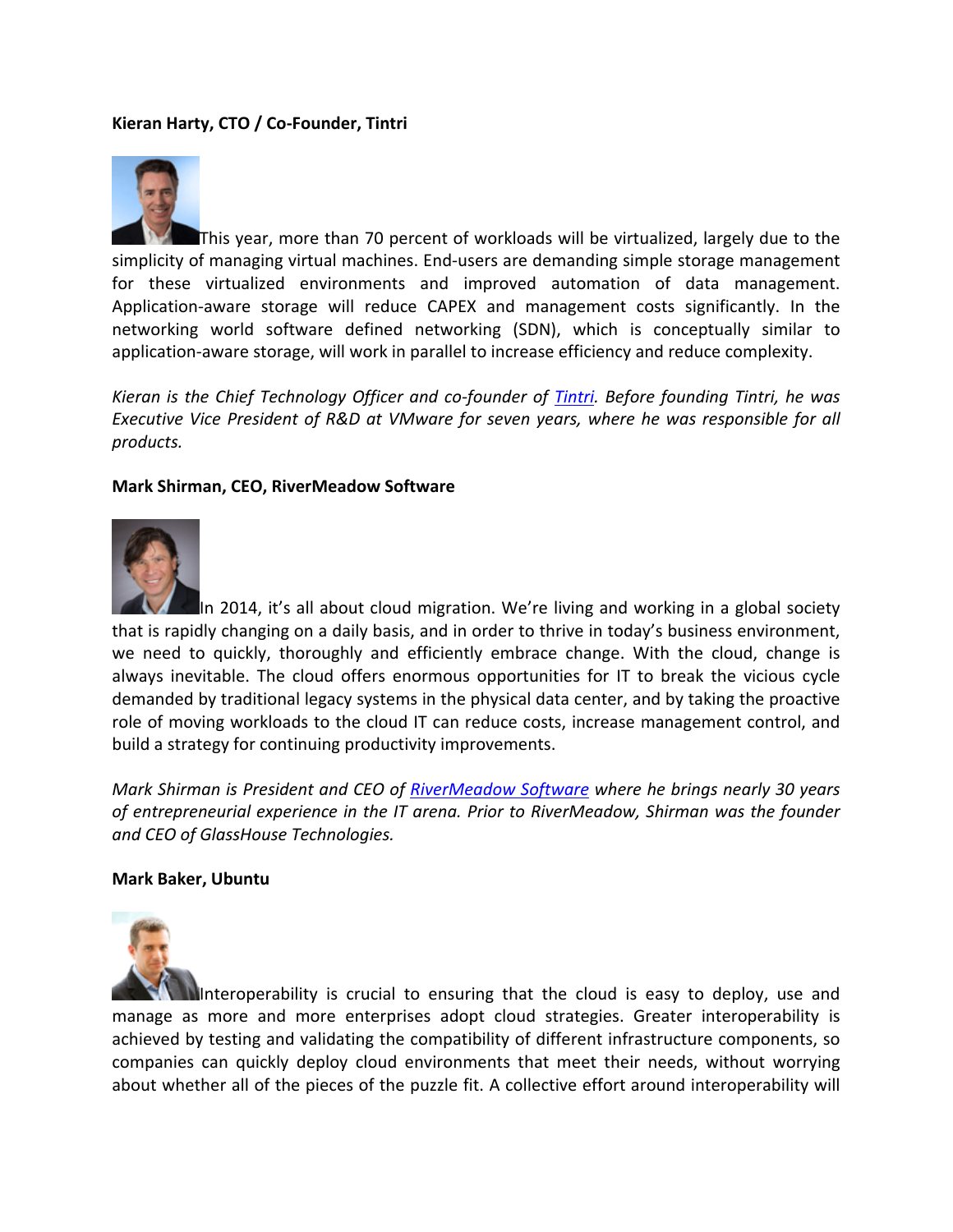ensure organizations gain the benefits of the cloud, while still allowing decision makers to work with the brands they trust.

*Mark Baker is currently working at Canonical in Product Strategy for Ubuntu Server and Cloud. He has more than 20 years of experience managing business development and marketing at leading software companies.*

# **Mark Myers, Director of Cloud Service Management, Datalink**



It's time for internal IT organizations to reclaim IT. In the quest for quicker delivery of IT services, business units are bypassing internal IT and seeking services from external cloud providers with little to no concern for security, compliance or data recovery. Internal IT organizations need to transform to services‐oriented models in short order.

*Mark Myers leads Datalink's Advanced Services Cloud Service Management practice. Mark helps Fortune 500 and mid‐sized organizations transform for better alignment between IT and business units to drive greater IT efficiency and improved use of technology for IT services.*

#### **Mark Zimmerman, Senior Advisor & CIO, MaRS Discovery District**



I see two key issues in the data center in 2014. First the lines between the internal data center, the private and public clouds and content distribution networks will continue to blur. Each offers a compelling mix of cost and performance for particular applications and a smart CIO will have all of them in her toolkit. Second as a result of this mix and match approach the network will remain the bottleneck for many if not most systems. CIOs will need to get much more rigorous about the geographic distribution of 'fast' and 'slow' data, computing resources and the networks that connect them if they are to meet the demands of users for quick, seamless and up to date access to applications wherever they are.

*Mark is Senior Advisor & CIO at the MaRS Discovery District. Mark is passionate about the use of technology to drive innovation and business performance. He's @markzim on Twitter.*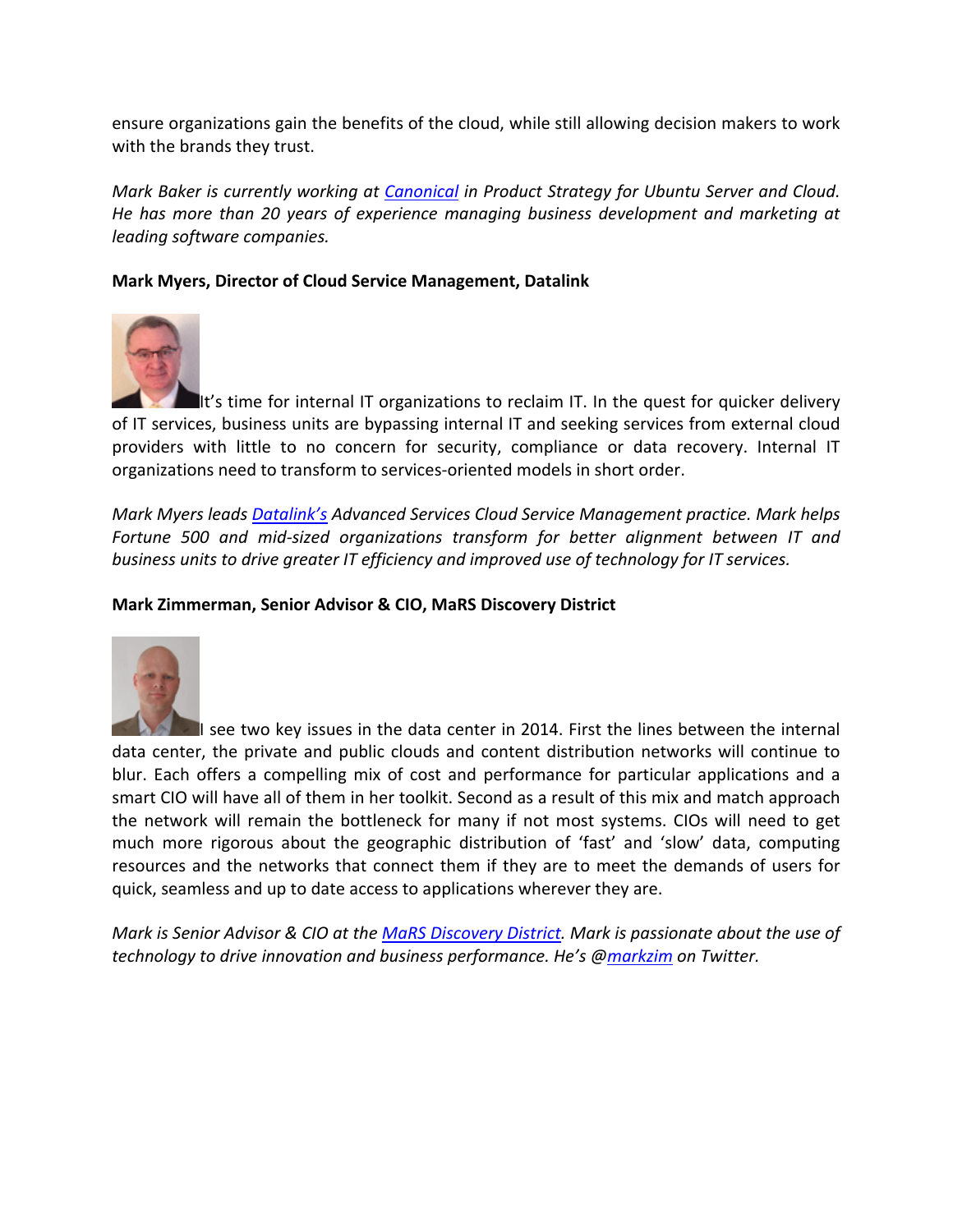### **Michael Madden, General Manager, Mainframe, CA Technologies**

In order to address the needs of the data center, there will be a renewed focus on automation coupled with a delivery of analytics based solutions. The data center is changing strategically and tactically, and the pace of change cannot be handled though exclusively manual means. Successful management and automation solutions will include smarter sensing agents, analytics and a user experience that decreases workload on operations staff. Particular areas of focus will be the OPS side of DevOps since the hypergrowth of applications is already underway. Better analytics, with an eye on anticipating issues and reducing false-positives in the areas of simulation, application performance management and work load management, will give IT and the business the opportunity to thrive in today's dynamic data center.

*Michael Madden is the general manager of the CA Technologies Mainframe Business Unit and is responsible for delivering next‐generation Mainframe Strategy focused on driving innovation and growth.*

## **Michael Waclawiczek, VP of Operations and Marketing, NuoDB**

With real concerns about failures and downtime, IT decision makers need to look for a DBMS with peer-to-peer, on- demand independence. That kind of architecture is what yields high availability, low‐latency and a deployment model that is easy to manage. The architecture needs to be dynamic; be able to react to resource availability changes, and also able to bring new resources online on demand to take over for any that have failed.

*Michael directs the NuoDB marketing efforts across corporate communications, product marketing, online marketing, and lead generation. He also leads the company's cross‐functional initiatives in his role as vice president of operations.*

#### **Narayan Venkat, VP of Products, Violin Memory**



Gartner notes application acceleration as an area of focus in 2014. I couldn't agree more. Applications are at the heart of every business and decision makers are increasingly demanding real‐time performance. By transforming data storage infrastructures from legacy storage to flash‐based persistent memory, IT providers can dramatically accelerate applications while reducing the cost to store and retrieve massive volumes of data. I'd urge every business owner to ponder what impact would they have on their business if their applications and data storage infrastructure operated at the speed of memory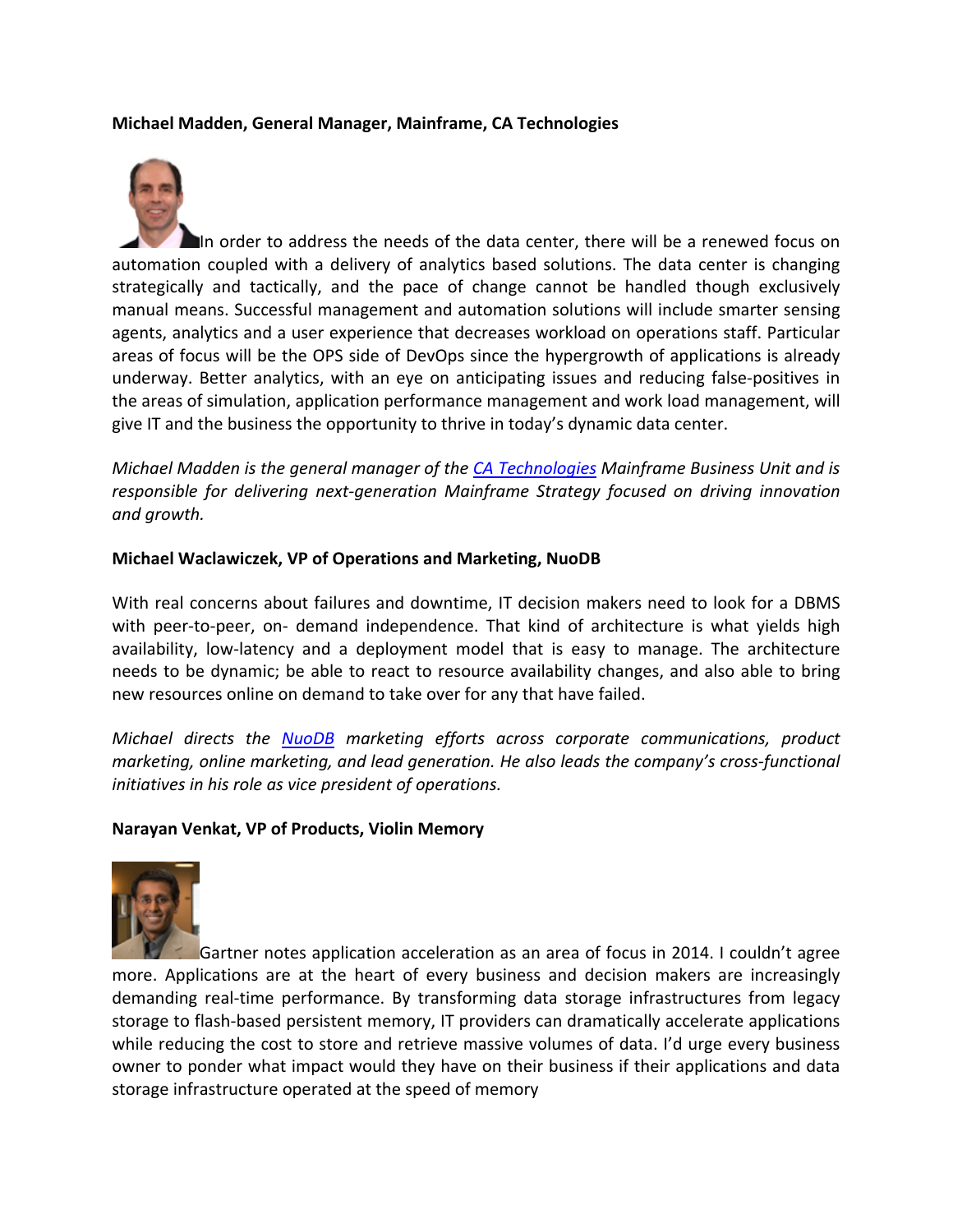*Narayan Venkat is vice president of products and marketing at Violin Memory, leading the strategy to build a portfolio of scalable flash storage systems*

# **Neil Levine, VP Product Management, Inktank**



The phrases software‐defined networking and software‐defined storage are most than just buzzwords and reflect the fact that a number of new technologies are emerging which offer the same webscale technology but in a format that's consumable by the average enterprise. Not only are they changing the economics, by allowing customers to use commodity hardware, but when combined with the 'DevOps' influenced tools of configuration management, such as Puppet, Chef etc, allow a level of automation that until recently was only available to the likes of Google and Facebook

*Neil is responsible for Inktank's product strategy, company transforming storage through the enterprise‐wide adoption of Ceph, the massively scalable, open source, software‐defined storage system.*

**Nick Ilyadis, VP & Chief Technical Officer of Broadcom's Infrastructure and Networking Group (ING), Broadcom**



In the case of long‐term infrastructure planning, it is essential to consider how network function virtualization (NFV), will impact and enable data centers in the next five to 10 years. NFV is an ideal alternative to traditional networking solutions, as it allows organizations to upgrade infrastructure as their needs evolve instead of taking the ineffective 'guess and check' approach. With NFV, network functions are implemented in software; thus, they can be easily moved to, or instantiated in, various locations in the network without having to install new equipment. By leveraging NFV, we'll see data centers to take their game to next level.

*Nicholas (Nick) Ilyadis serves as Vice President and Chief Technical Officer of Broadcom's Infrastructure and Networking Group (ING), where he is responsible for product strategy and cross portfolio initiatives for a broad portfolio of Ethernet chip products.*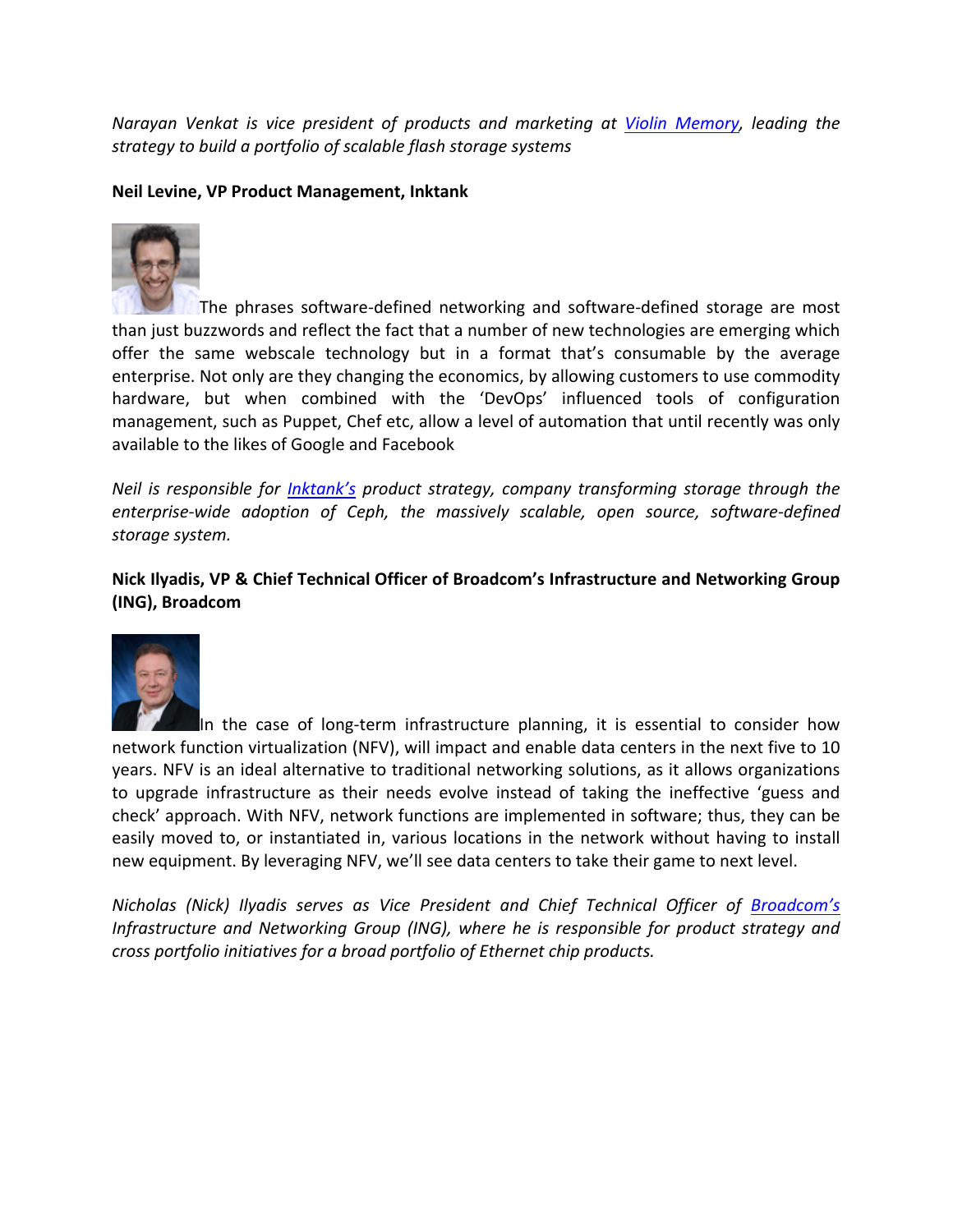# **Nishikant Nigam, Vice President of Infrastructure Management Services, Infosys**



The co-existence of cloud technologies and traditional data center elements will trigger the emergence of models and standards that bridge the two worlds. Seamless use of hybrid environments will enable enterprises to gain higher efficiency from their infrastructure investments. While large enterprises may go further down the path on their cloud adoption road maps, some may even have blueprints ready; infrastructure services will continue to support hybrid deployment for foreseeable time

*Nishikant Nigam is Vice President of Infrastructure Management Services at Infosys. His expertise includes global delivery models, emerging technology trends and implementation as well as IT strategy, management and services.*

#### **Paramesh Gopi, CEO, AppliedMicro**



Silicon has to be malleable – ready for the software‐defined data center. Data center operators will not compromise performance levels provided by brawny cores, large memories and big I/O pipes. Data centers are looking for the lowest TCO for the highest density solutions

*Dr. Paramesh Gopi, Ph.D. is CEO and president of AppliedMicro responsible for the company's business operations and bringing to market the industry's first 64‐bit ARM‐based server technology, X‐Gene.*

#### **Patrick Bourke, Enterprise Architect, Zensar Technologies**



 $\ell$  predict that we will see more managed network and security posture in 2014. As companies witness one data breach after another, active security defense and protection are on the rise. We can expect to see more organizations move to fully outsource their security or build a robust security infrastructure to actively monitor ""real time"" data movement while probing and preventing attacks.

*As an Enterprise Architect at Zensar, Mr. Bourke is responsible for assessing and designing data center solutions to meet the ever evolving requirements of today's enterprise organizations.*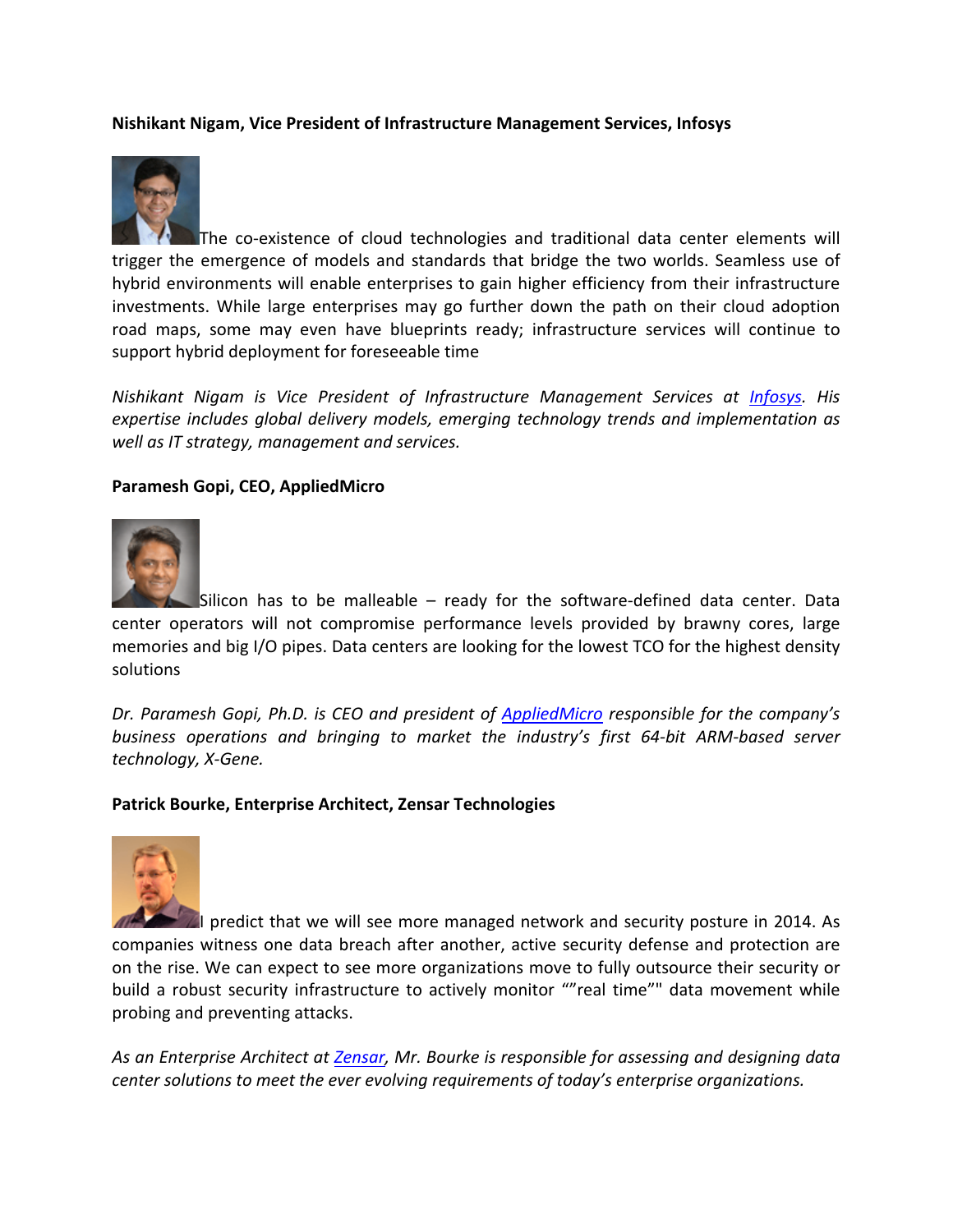## **Paul Daugherty, CTO, Accenture**



In Accenture's Technology Vision 2014, we have seen the future of data centers and it is…hyperscale. The latest innovations in hardware including low‐power CPUs, data storage and engineered systems, are converging through hyperscale systems designed to meet the growing demand for the holy grail of data centers — bigger, faster, cheaper. Pioneered by data‐ dependent companies like Google and Facebook, a hyperscale system is supersized, super‐ scalable and resilient. The good news is hyperscale systems are becoming accessible to a wide range of companies, and not just limited to Internet titans. In an always-on world, it's what digital businesses need to access unlimited compute power that can be turned on and off as needed.

*Paul Daugherty is Accenture's Chief Technology Officer and also serves as managing director of Accenture's Technology Strategy and Innovation group. With these roles, Daugherty is responsible for Accenture's technology innovation and growth agenda.*

#### **Paul McClure, Chief Technologist, Cloud Solutions Group, CommVault**



Today, the market positions the cloud as a disruptive technology, armed with the capabilities to overtake markets tier by tier. Its evolution will guarantee greater scalability, usage / consumption based pricing, and ubiquity amongst applications and consumers. Soon, many enterprises will start to relieve their private cloud environments from applications, although private cloud growth will continue for the more heavily regulated industries. With the benefits of infrastructure efficiencies and dynamic scaling, pairing cloud adoption with virtualization of mission critical apps will ensure an enterprise's data center is a well‐oiled machine.

*Paul McClure is CommVault's chief cloud technologist, leading the CommVault Cloud Solutions Group, a dedicated worldwide team that is 100% focused on Cloud and Service Provider opportunities and partners.*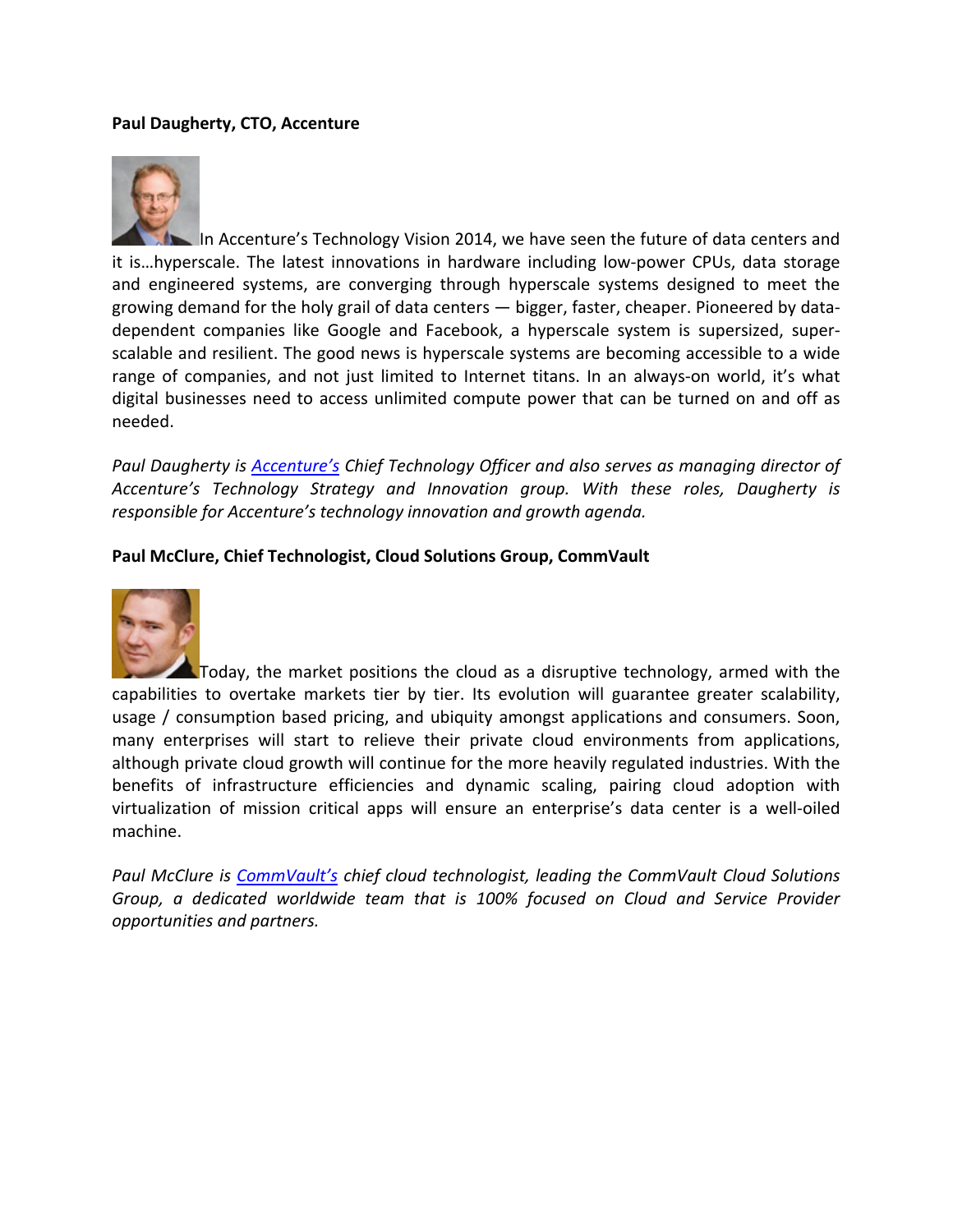### **Rene Oldenbeuving, GM Cloud Business, Acronis**



Like the rest of IT, data center technology is evolving at a rapid rate and new trends are emerging. For one, massive global companies like Google and Amazon are building data centers for specific regions, expending their data center locations to various countries in the EMEA and Asia‐Pacific regions. I also anticipate that data centers will become part of the software-defined everything trend, as more and more components of the data center will be software, not hardware. And with the recent data breaches, security in data centers will become a critical topic, particularly around encrypting them in a way that cannot be hacked.

*Rene leads strategic management of Acronis' business unit of cloud solutions for data backup, storage and disaster recovery. He joined Acronis in July 2013 and played a key role in the launch of Acronis Storage.*

#### **Rich Ungar, Global Head of R&D, ABB Decathlon**



2014 will be the year data center professionals turn to DCIM as a standard part of their toolset. This is being driven by the accelerating shift of IT services from traditional enterprise data centers into the colocation, managed services, and hybrid cloud environments. It's not about cost pressure, it's about a whole new market orientation.

*Richard Ungar is global head of R&D for ABB Decathlon for DCIM, where he leads both the business growth and product development of ABB's data center infrastructure management system in North America.*

#### **Rick Stevenson, CEO, OpenGear**



I think we'll see a marked increase in data centers using nearby natural resources to their advantage – for both economic and environmental reasons. For example, utilizing neighboring rivers or the area's air currents for cooling will prove an increasingly strategic way to improve data center efficiencies. A cheaper and cleaner data center infrastructure is coming, and natural resources will play a part.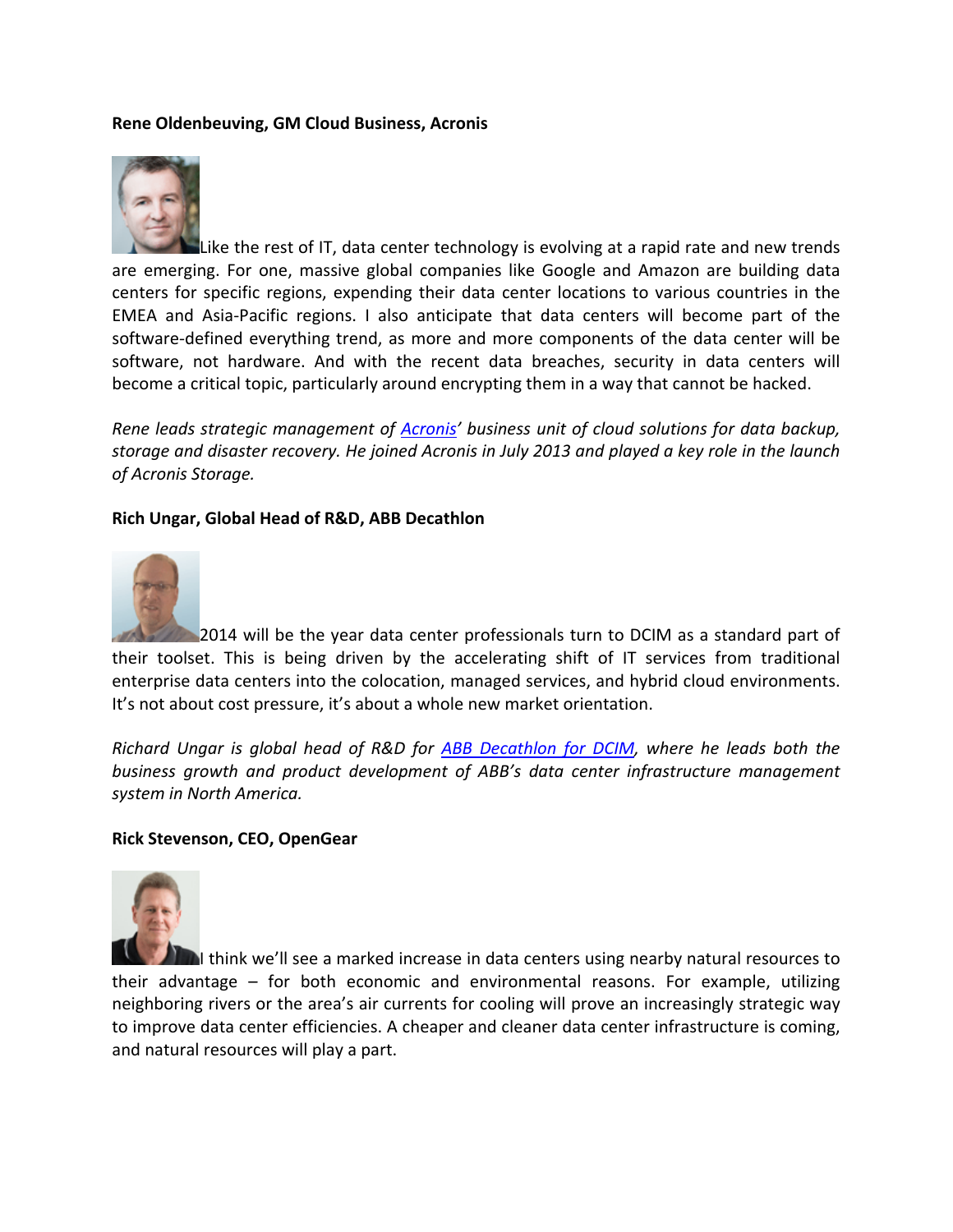*Rick Stevenson is the CEO of OpenGear, a company that builds remote infrastructure management solutions for enterprises.*

**Ritu Jyoti, Vice President of Product Management, Kaminario**



In 2014 a software-defined data center will become a reality and all-flash arrays will finally go mainstream. Organizations looking to modernize their data center will look at dynamic and scaled all‐flash arrays to help drive more simplicity, agility, and cost efficiencies in their storage architectures. We'll see a lot of changes happening specifically on the infrastructure side, as more data centers embrace virtualization and cloud computing deployments. In fact, we predict that all‐flash arrays will make up at least one third of the data center for large enterprises and 35 percent of the total enterprise storage spend this year.

*Ritu Jyoti is responsible for Product Management at Kaminario. Ritu has over twenty years of experience driving big picture corporate growth and strategic direction by identifying high potential new business, market, and partnership opportunities.*

## **Robert Miggins, SVP Business Development, PEER 1**



To get the most out of cloud computing today, organizations are using hybrid environments, combining single‐tenant private architecture to ensure strong performance and security with a public cloud environment that can deliver instant availability and flexibility. However, moving forward we will begin to see the rise of smart dedicated servers that incorporate many characteristics of a cloud environment into one box. These smarter dedicated servers will be able to deploy in minutes, and because they will be managed by a thin hypervisor layer with the ability to scale up RAM without rebooting, there will be less downtime and a better customer experience for the end users.

*Robert Miggins is the senior vice president of business development for PEER 1 Hosting. He has worked for more than 14 years in IT infrastructure, including sales, marketing, product development and operations.*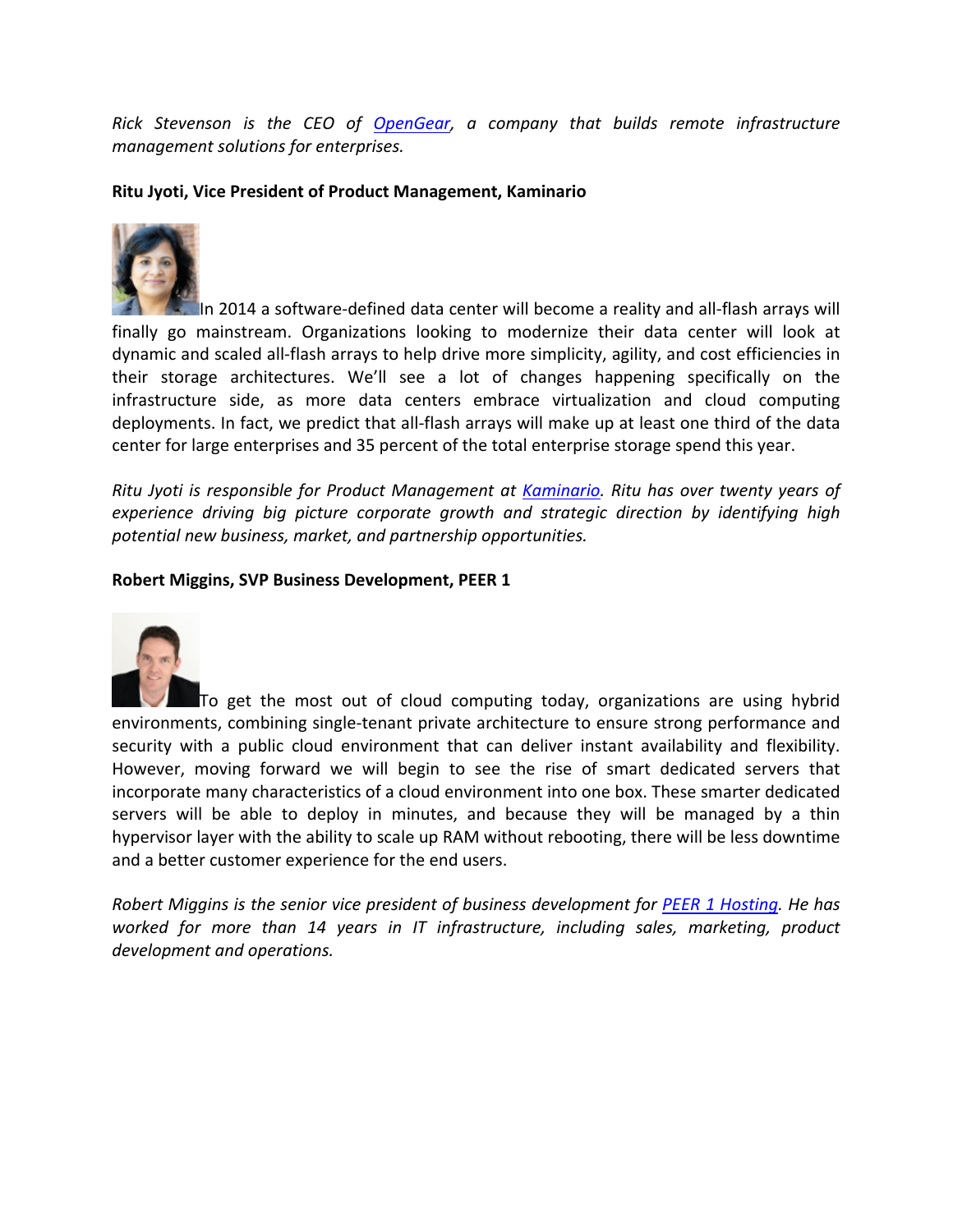# **Russ Kennedy, SVP Product Strategy, Cleversafe**



According to IDC, the size of the digital universe is more than doubling every two years. As data storage needs increase, traditional storage methods become expensive and the potential for server failure, loss of data and significant downtime for customers increases. This year, a trend in data center storage for companies with large amounts of data will be a shift to object storage technology that reduces costs and bandwidth, streamlines IT management processes, increases security and eliminates redundancies.

*Russ Kennedy is Senior Vice President of Product Strategy and Customer Solutions at Cleversafe, the market leader in object storage. Russ has more than 20 years of experience in the storage industry.*

## **Sam Erdheim, Senior Security Strategist, AlgoSec**



Virtualization and cloud computing are being used by more organizations to modernize their data center because of the many financial and operational benefits. The challenge is that virtualizing a physical data center and moving it to a private or hybrid cloud requires careful analysis of both security and connectivity needs. Conducting a migration is often a lengthy and costly project that needs to occur without disrupting existing services and without unplanned downtime to critical applications that the business relies on in order to run.

*Sam Erdheim is senior security strategist at security policy management company, AlgoSec, and has more than a decade of product management and marketing experience in the IT software space, from email archiving to information security.*

#### **Shawn Mills, CEO, Green House Data**



The adoption of low-energy efficient equipment and operations will remain a top priority as innovators continue to improve operations. This is not a PR opportunity, but a legitimate business advantage over competitors operating at a higher cost. From a service standpoint, integrating disaster recovery and backup planning will be vital going forward. For enterprise operations who can push petabytes of data, a solid disaster recovery objective is a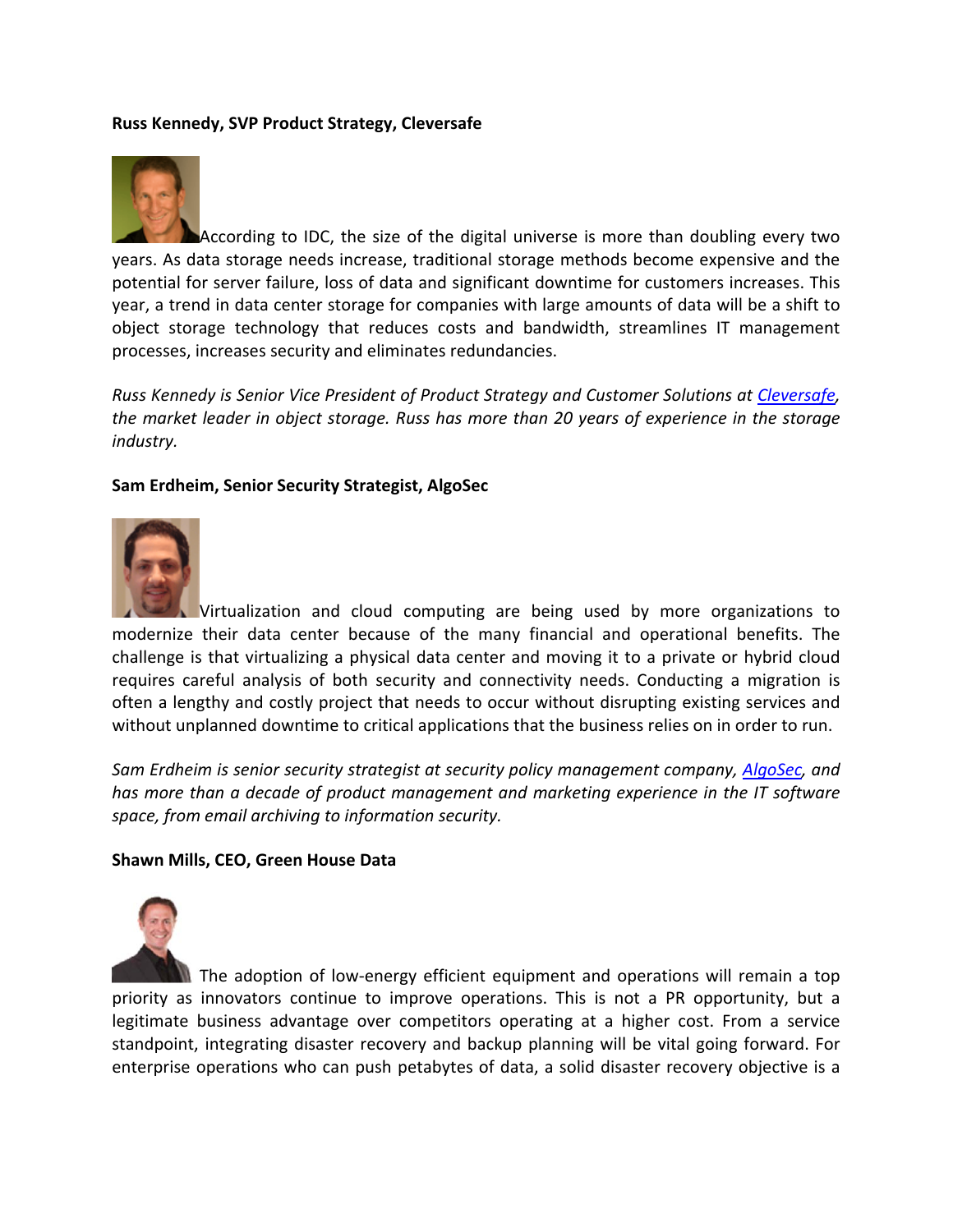technology requirement. As more and more enterprises turn to cloud for their new IT provisioning, this baked‐in backup is going to become an attractive selling point.

*Shawn Mills is a technology entrepreneur, founder and president of Green House Data, a data center services company focused on sustainability. You can find him on Twitter at @tshawnmills.*

# **Soni Jiandani, SVP Marketing, Cisco**



Today's IT model will evolve to meet new business needs and the applications that drive them. Cisco believes the data center will lead this transformation to a more application aware infrastructure putting IT at the heart of increasing business productivity. The benefits for customers will include: faster application deployment driving increased productivity, performance, visibility and security while reducing operational cost and complexity.

*Soni Jiandani is currently Senior Vice President of Marketing at Cisco. Previously, Soni was Senior Vice President of Marketing and Business Development for Insieme Networks, Inc. until its acquisition by Cisco in 2013.*

## **Sunil Khandekar, Founder & CEO, Nuage Networks**



In 2014, SDN will prove to be an enabler of cloud, allowing the scaling of thousands of applications and servers. More start‐ups will emerge to answer the challenges being faced today regarding security, implementation and access, allowing IT administrators the ability to have control and visibility over infrastructure while making it an agile aspect of business. It will also be the year of the hybrid environment, allowing companies to continue with business and meet their goals without having to completely overhaul existing infrastructure.

*Sunil Khandekar is Founder & CEO at Nuage Networks and brings over fifteen years of experience in the communications and networking industry.*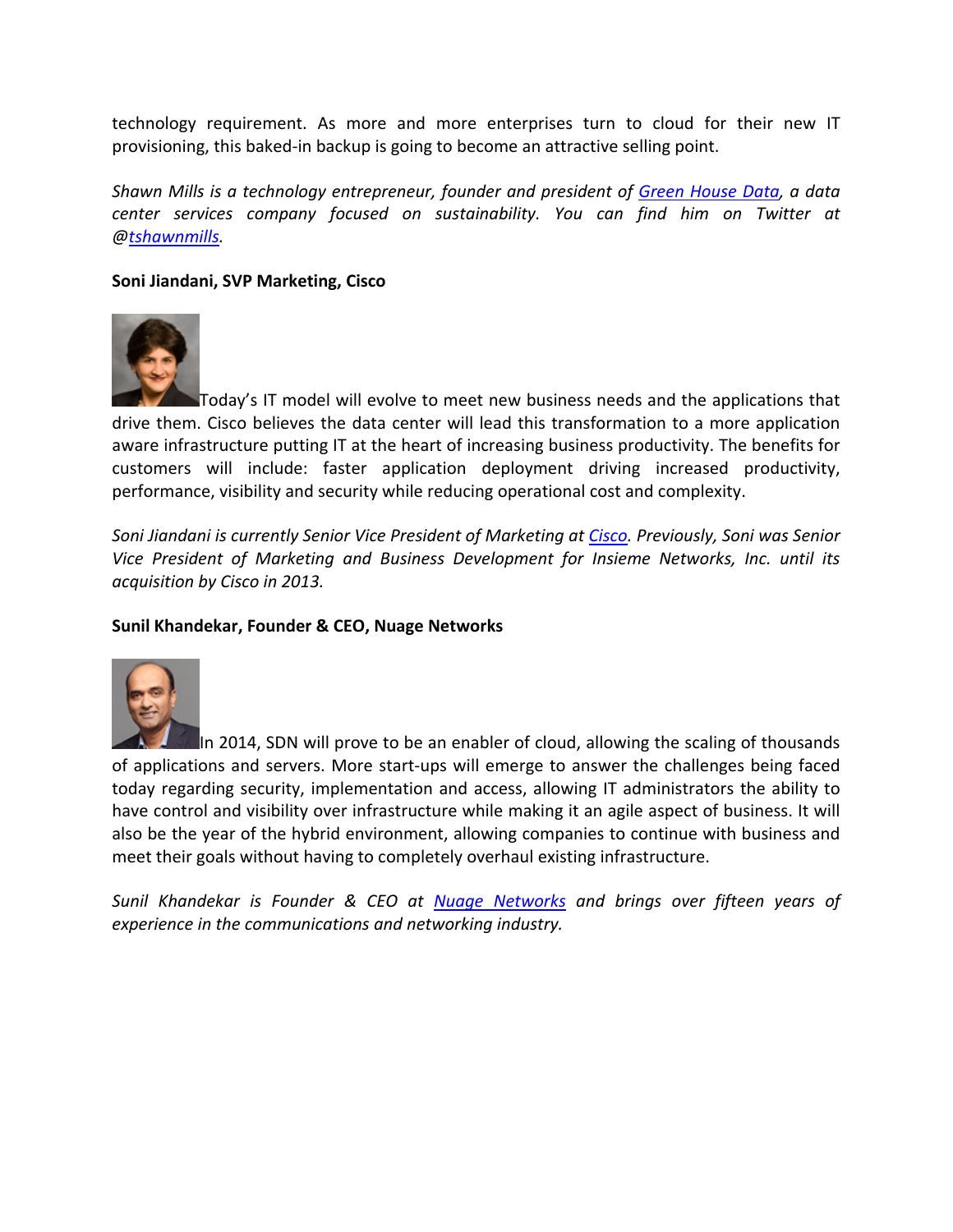# **Tate Cantrell, CTO, Verne Global**



The data center industry is rapidly breaking through the shackles of the past with traditions that add little business value quickly being abandoned. Requirements of scale are moving the industry away from ad hoc, home‐brewed solutions and more towards carefully engineered products. As a result, the infrastructure becomes more connected to the application than ever before and presents new opportunities for industry‐focused, vertical solutions to emerge.

*Tate Cantrell oversees the design & construction of all aspects of Verne Global's 100% renewably powered data center campus. He's responsible for the technical direction of the company and oversight of campus operations & security.*

## **Terry Noonan, VP of Technology, Pure Storage**



Flash technologies will continue to be a major catalyst to help customers deploy data centers that are more space and power efficient. Additionally, flash storage's impressive I/O performance will help move people much closer to the in‐memory model of computing and thereby increase their agility in delivering new application workloads.

*Terry has over 20 years' experience in executive and senior technical positions in the software* industry and is VP of Technology at <u>Pure Storage</u>. He joined from Evault, where he was CTO / VP *R&D.*

#### **Vann Abernethy, Senior Product Manager, NSFOCUS**



Data centers are quickly becoming a popular target for botnet infection attempts, given their superior ability over a common personal computer to stream out high‐volume traffic. Because data center servers can easily exceed multiple Gbps in bandwidth, server‐based botnets used in distributed denial‐of‐service (DDoS) attacks are capable of causing massive damage to a victim's online infrastructure until it shuts down, making them an attractive tool. Careful preparation and constant vigilance to look for any abnormal behavior will better protect data centers from being used in a botnet, limiting their power as a weapon.